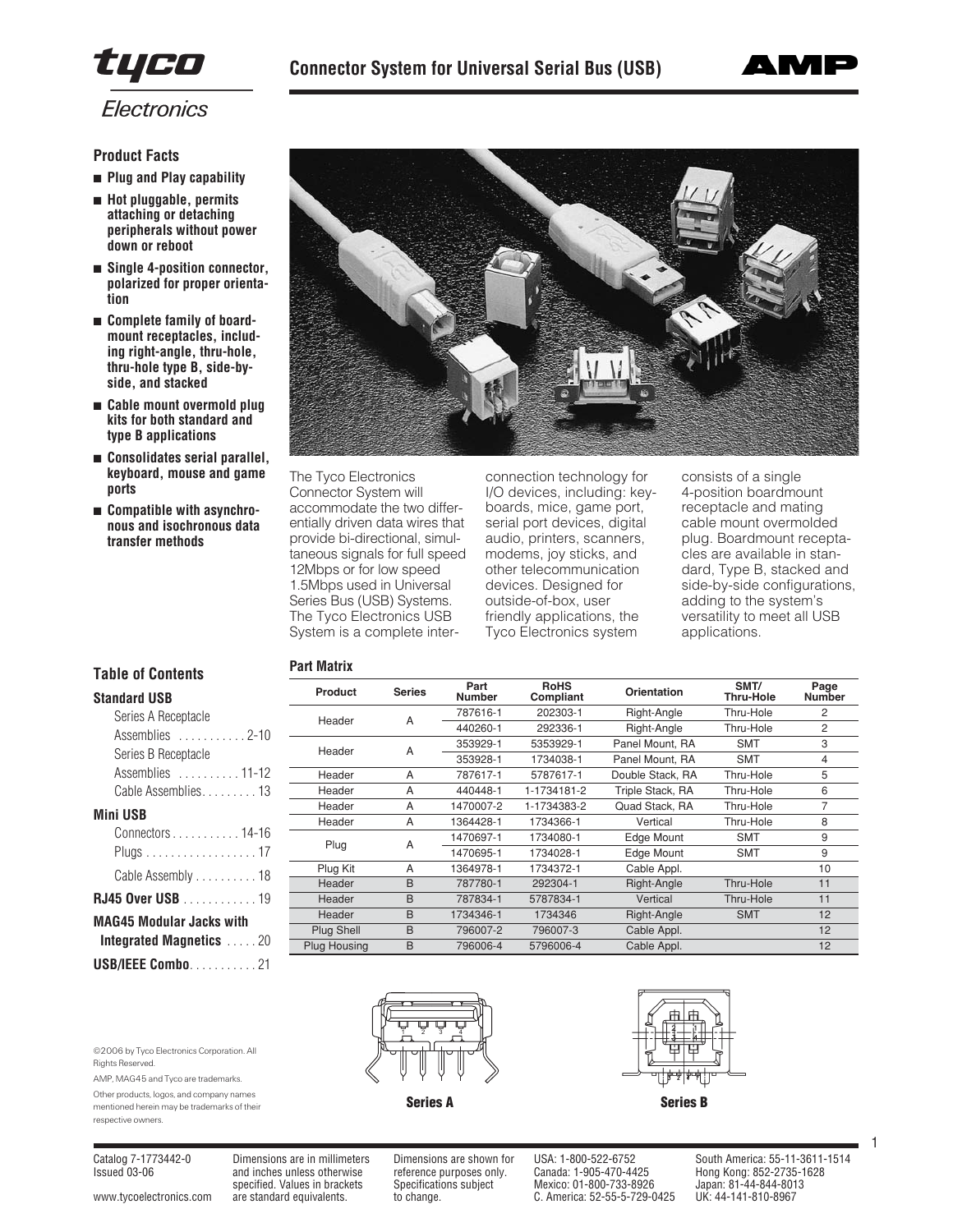

**Series A Receptacle Assemblies**



# Electronics

# **Right-Angle, Thru-Hole**

**Part Number 202303-1** Loose Piece

## **Performance Data**

## **USB Connector System**

**Voltage Rating** — 30VAC (rms) **Current Rating** — Signal application only, 1 amp per contact **Temperature Rating** — –55 to 85˚C (unless limited by cable or overmold) **Termination Resistance** 30mq, max. **Insulation Resistance** — 1,000 Mq, min. **Dielectric Withstanding Voltage** — 750VAC **Capacitance** — 2pf max. **Durability** — 1,500 cycles

**Mating Force** — 35N per contact, max. **Unmating Force** — 10N per contact, max.

**Universal Series Bus Speed** — 12 Mb/s **Max. No. of Peripherals** — 63 **Max. Distance** — 5m max. **Data Transfer** — Asynchronous

# **Right-Angle, Thru-Hole, Flag**

# **Part Number 292336-1**

Loose Piece

**Solder Tail Length** — 2.29 [.090] **Recommended PCB Thickness** — 1.57 [.062]

**Product Specification 108-1586**









**Recommended PCB Layout**



2

Issued 03-06 and inches unless otherwise reference purposes only. Canada: 1-905-470-4425 Hong Kong: 852-2735-1628 and inches unless otherwise the energy of the process only. Canada: 1-905-470-4425 Hong Kong: 852-2735-1<br>specified. Values in brackets Specifications subject Mexico: 01-800-733-8926 Japan: 81-44-844-8013<br>are standard equiv [www.tycoelectronics.com](http://www.tycoelectronics.com) are standard equivalents. to change. C. America: 52-55-5-729-0425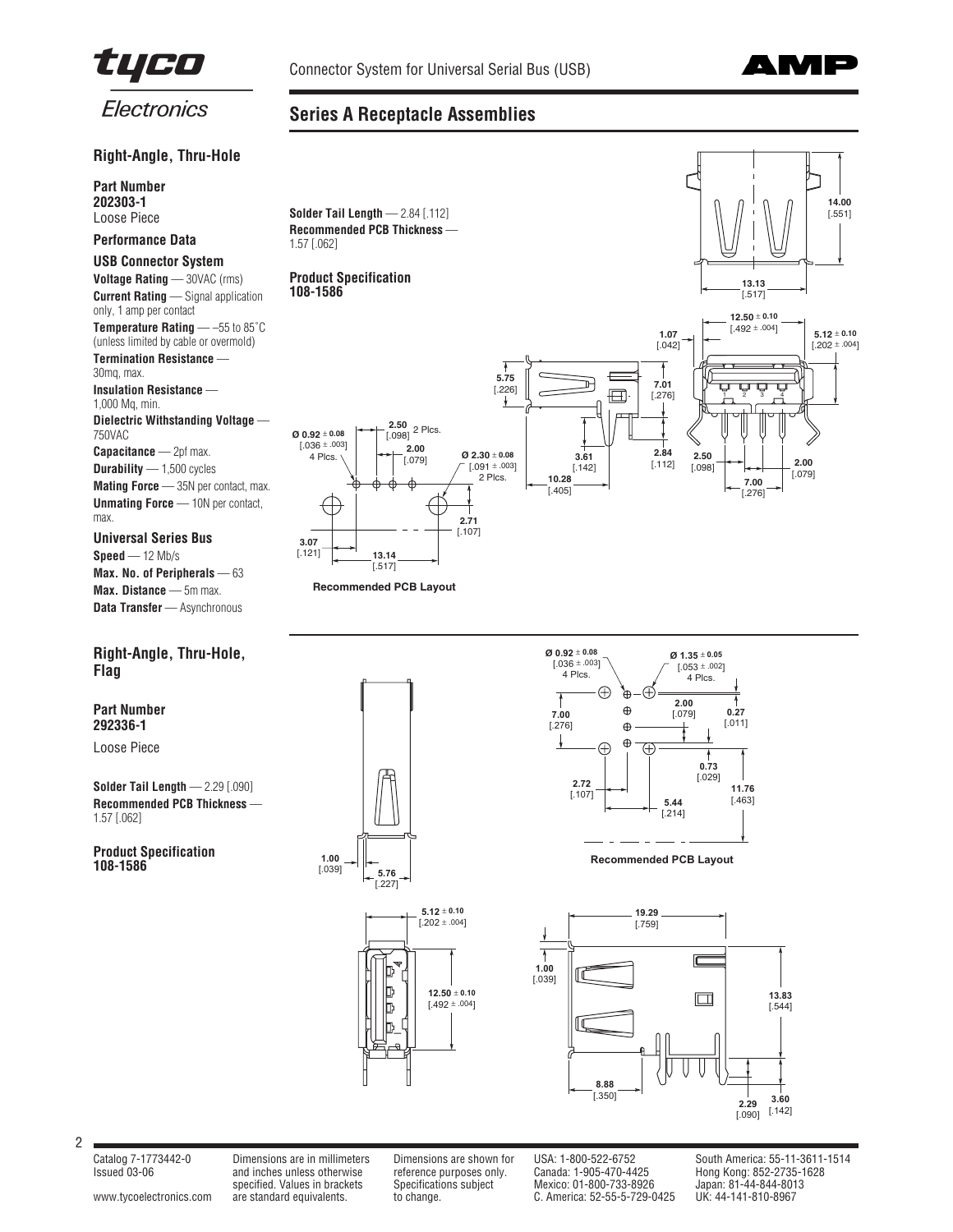



**SMT Type**

**Part Number 5353929-1**

**Part Number 353583-1** Tray Pack, ea. 55

**108-5563**

**Product Specification**

**Panel Mount Right Angle**

Emboss Tape Mounted, ea. 350 **Tape Width** — 44.00 [1.732]

# **Series A Receptacle Assemblies (Continued)**

#### **2.20 1.20** [.047] **8.50 12.00** Shell Contact Moving Area  $[.087]$   $[-472]$   $[-1.85]$ [.335] [.073] Shell Contact **0.70** [.028] **9.00** V [.354] ł  $\begin{array}{c|c} \uparrow & 0.60 \\ 0.80 & 0.241 \end{array}$ Housing [.031] **7.70** [.303] L Tape (Part Number 353929-1 only) **Section X-X 20.00** [.787] **7.00** [.276] **2.50** [.098] **2.00 X** M2 [.079]  $\overline{\phantom{a}}$ **7.80** काके **5.00** [.197] [.307] **7.00** 中 甴 [.276] T  $x \leftarrow$ **19.00** [.748] **25.00** [.984] **20.00** ± **0.05**  $[.787 \pm .002]$ 石原 **13.50** ± **0.10** Ë **3.50** ± **0.05 Ø 2.30** ± **0.05**  $[.531 \pm .004]$  $[.138 \pm .002]$  $[0.091 \pm 0.002]$ **14.40** [.567] J. 虹中 </u>  $2.65 \pm 0.05$ **R 0.50**  $[.104 \pm .002]$ **Ø 1.00**  $\begin{bmatrix} 0.60 & 0.60 \\ 0.0241 & 0.055 \end{bmatrix}$  [.020] **Ø 1.40** [.039]  $\left[ .024 \right]$ PC Board Side **Panel Cutout 13.30**  $\overline{1.5241}$ **19.70** ± **0.05**  $[.776 \pm .002]$ **13.30** ± **0.05**  $[.524 \pm .002]$ **12.90** ± **0.05**  $1.508 \pm .0021$ **7.00** ± **0.05**  $[.276 \pm .002]$ **2.00** [.079] **2.50** ± **0.05 1.20**  $[.098 \pm .002]$ [.047] 曲曲 ₩ ψ  $5.50 \pm 0.05$  $[.217 \pm .002]$ **Ø 1.10** ± **0.05 Ø 1.50** ± **0.05**  $[.043 \pm .002]$  $[.059 \pm .002]$ **Ø 1.00** ± **0.05**  $[.039 \pm .002]$ **6.20** ± **0.10**  $[-244 \pm .004]$ **4.10** ± **0.10**  $[.161 \pm .004]$ **Recommended PCB Layout (Component Side)**

Issued 03-06 and inches unless otherwise reference purposes only. Canada: 1-905-470-4425 Hong Kong: 852-2735-1628 specified. Values in brackets in the content of the process only.<br>Specifications subject Mexico: 01-800-733-8926 Japan: 81-44-844-8013<br>are standard equivalents. to change. C. America: 52-55-5-729-0425 UK: 44-141-810-8967 [www.tycoelectronics.com](http://www.tycoelectronics.com) are standard equivalents. to change. C. America: 52-55-5-729-0425

Catalog 7-1773442-0 Dimensions are in millimeters Dimensions are shown for USA: 1-800-522-6752 South America: 55-11-3611-1514

3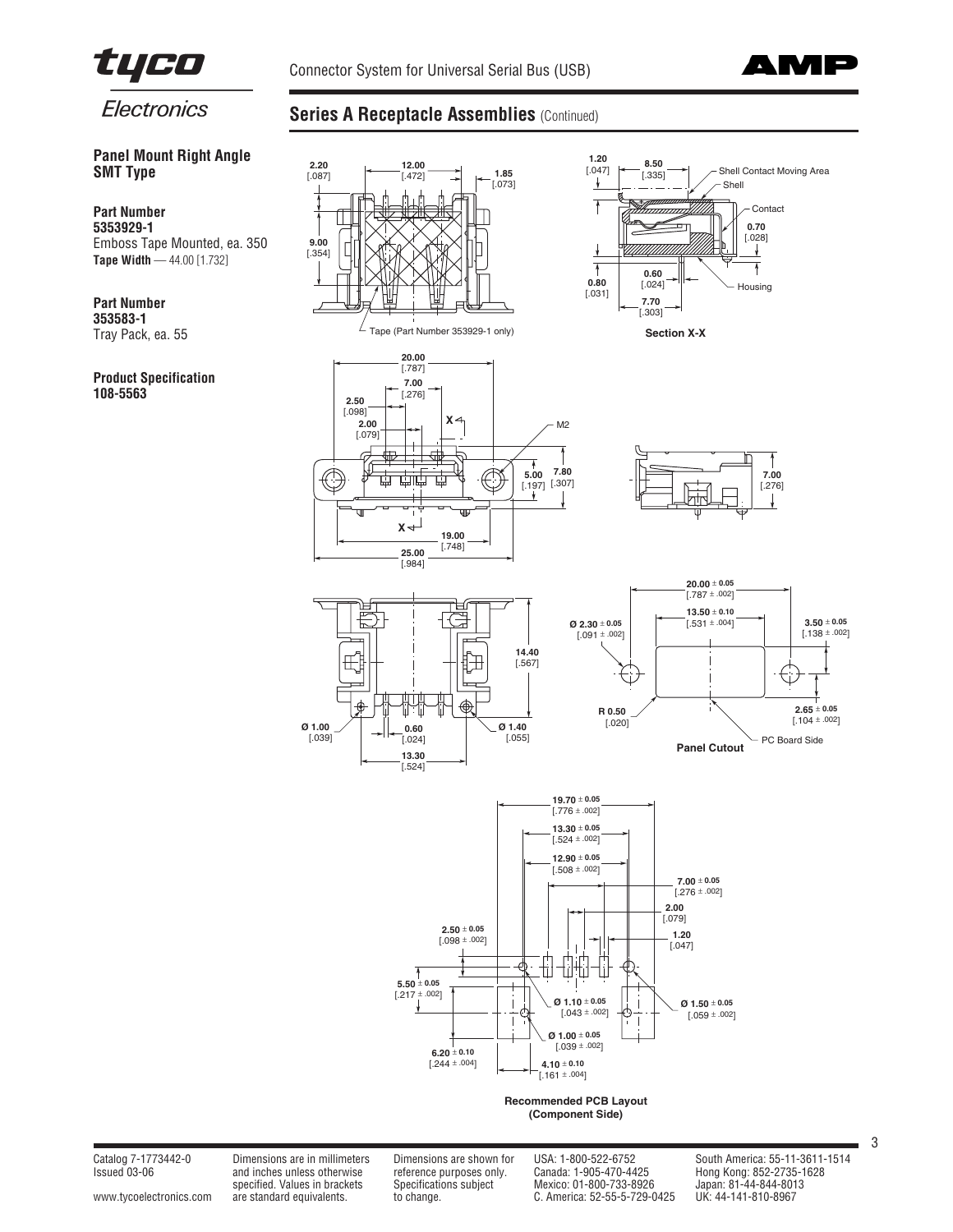



**Panel Mount Right Angle SMT Type, Reverse Mating**

Emboss Tape Mounted, ea. 350 **Tape Width** — 44.00 [1.732]

# **Series A Receptacle Assemblies (Continued)**



**353576-1** Tray Pack, ea. 55

**Part Number 1734038**

**Part Number**

# **Product Specification 108-5563**

4

[www.tycoelectronics.com](http://www.tycoelectronics.com) are standard equivalents. to change. C. America: 52-55-5-729-0425

Issued 03-06 and inches unless otherwise reference purposes only. Canada: 1-905-470-4425 Hong Kong: 852-2735-1628 specified. Values in the content of the content of the content of the content of the content of the content of the specifications subject and inches unless of the specifications subject of the content of the content of the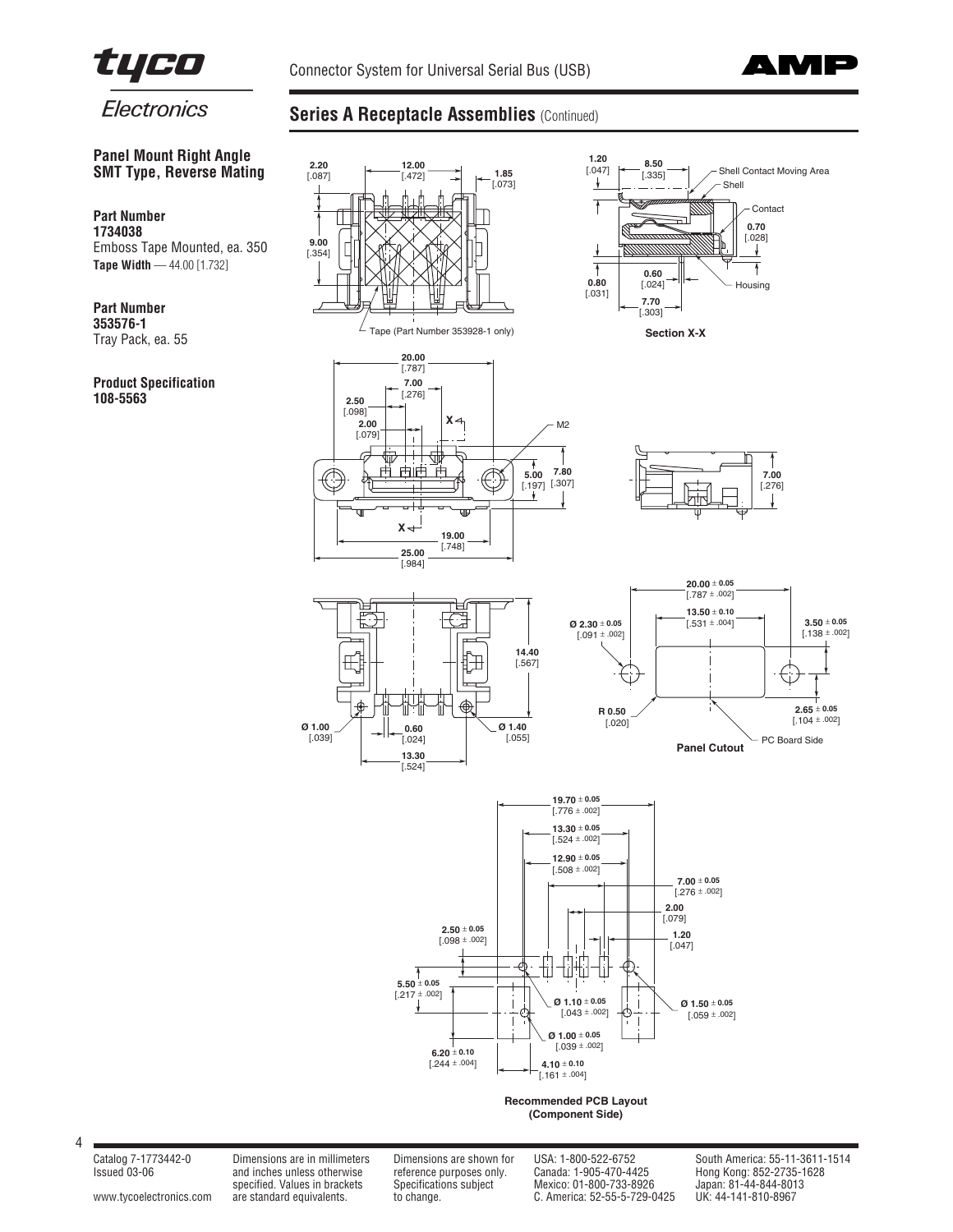



# **Right Angle Stacked, Thru-Hole**

**Part Number 5787617-1**

Loose Piece

**Solder Tail Length** — 2.84 [.112] **Recommended PCB Thickness** — 1.57 [.062]

# **Material and Finish**

**Housing** — Thermoplastic, UL94V-0 **Shell** — Copper alloy, plated bright tin **Contacts** — Copper alloy, plated 0.076µm min. gold over 0.76µm min. palladium-nickel on the mating end, 3.8µm min. tin lead on solder tails all over 1.27µm min. nickel underplating or 0.076µm min. Gold on the mating end, 3.8µm min. tin lead on solder tails all over 1.27µm min. nickel underplating.

# **Series A Receptacle Assemblies (Continued)**





specified. Values in brackets in the content of the proposes only.<br>Specifications subject Mexico: 01-800-733-8926 Japan: 81-44-844-8013<br>are standard equivalents. to change. C. America: 52-55-5-729-0425 UK: 44-141-810-8967 [www.tycoelectronics.com](http://www.tycoelectronics.com) are standard equivalents. to change. C. America: 52-55-5-729-0425

Issued 03-06 and inches unless otherwise reference purposes only. Canada: 1-905-470-4425 Hong Kong: 852-2735-1628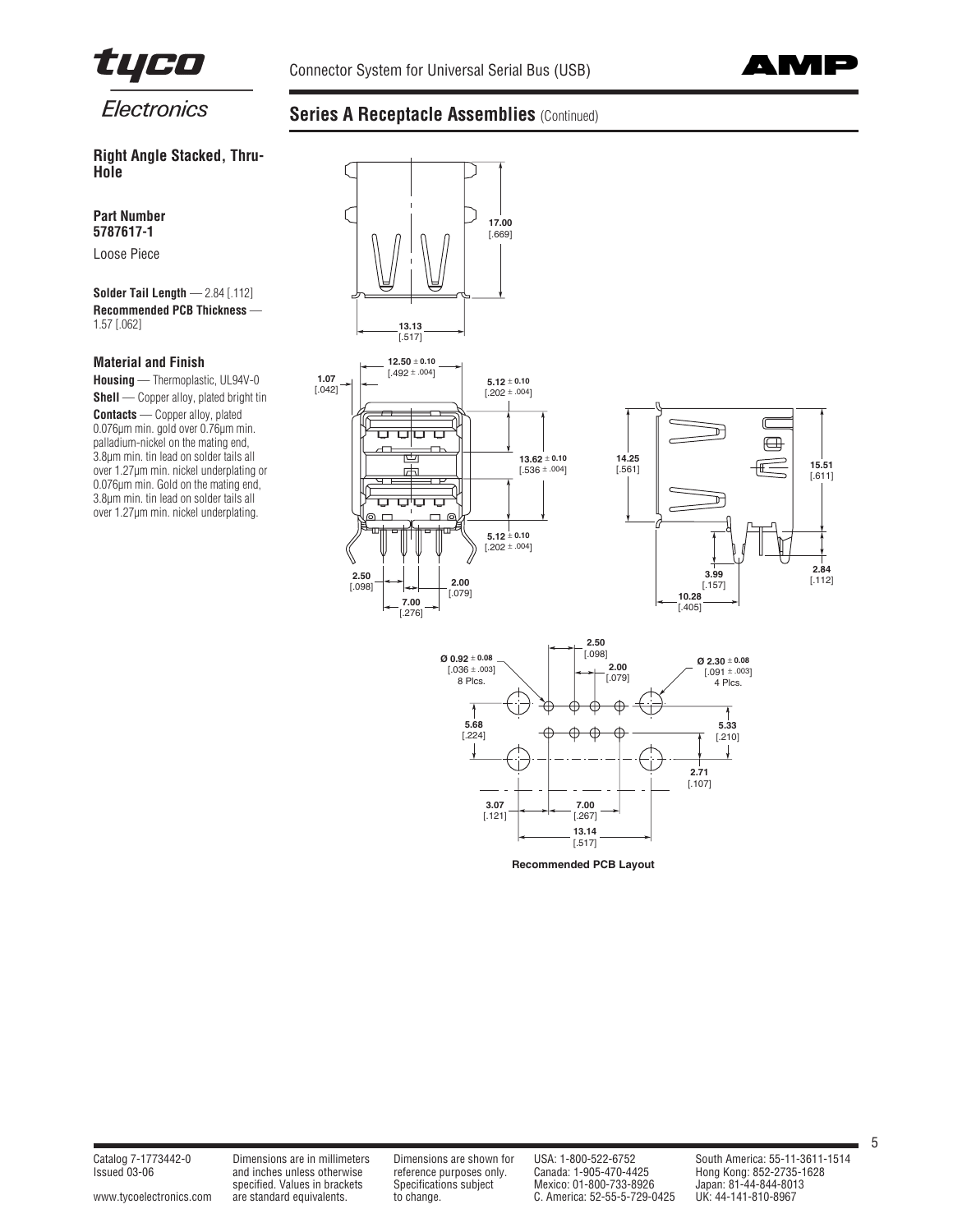



**Right-Angle, Triple Stack Thru-Hole with Panel Grounds**

**Part Number 1-1734181-2** 

# **Material and Finish**

**Housing** — Thermoplastic, UL94V-0, white

**Contact** — Phosphor bronze, plated gold on contact area and tin on soldertails, nickel underplated

**Front Shell** — Brass, nickel plated, copper underplated

**Back Shell** — SPCC, nickel plated, copper underplated

**Product Specification 108-57113**

# **Series A Receptacle Assemblies (Continued)**



[www.tycoelectronics.com](http://www.tycoelectronics.com) are standard equivalents. to change. C. America: 52-55-5-729-0425

Issued 03-06 and inches unless otherwise reference purposes only. Canada: 1-905-470-4425 Hong Kong: 852-2735-1628 and inches unless otherwise the energy of the canada: 1-905-470-4425 Hong Kong: 852-2735<br>specified. Values in brackets Specifications subject Mexico: 01-800-733-8926 Japan: 81-44-844-8013<br>c. America: 52-55-5-729-0425 UK: 4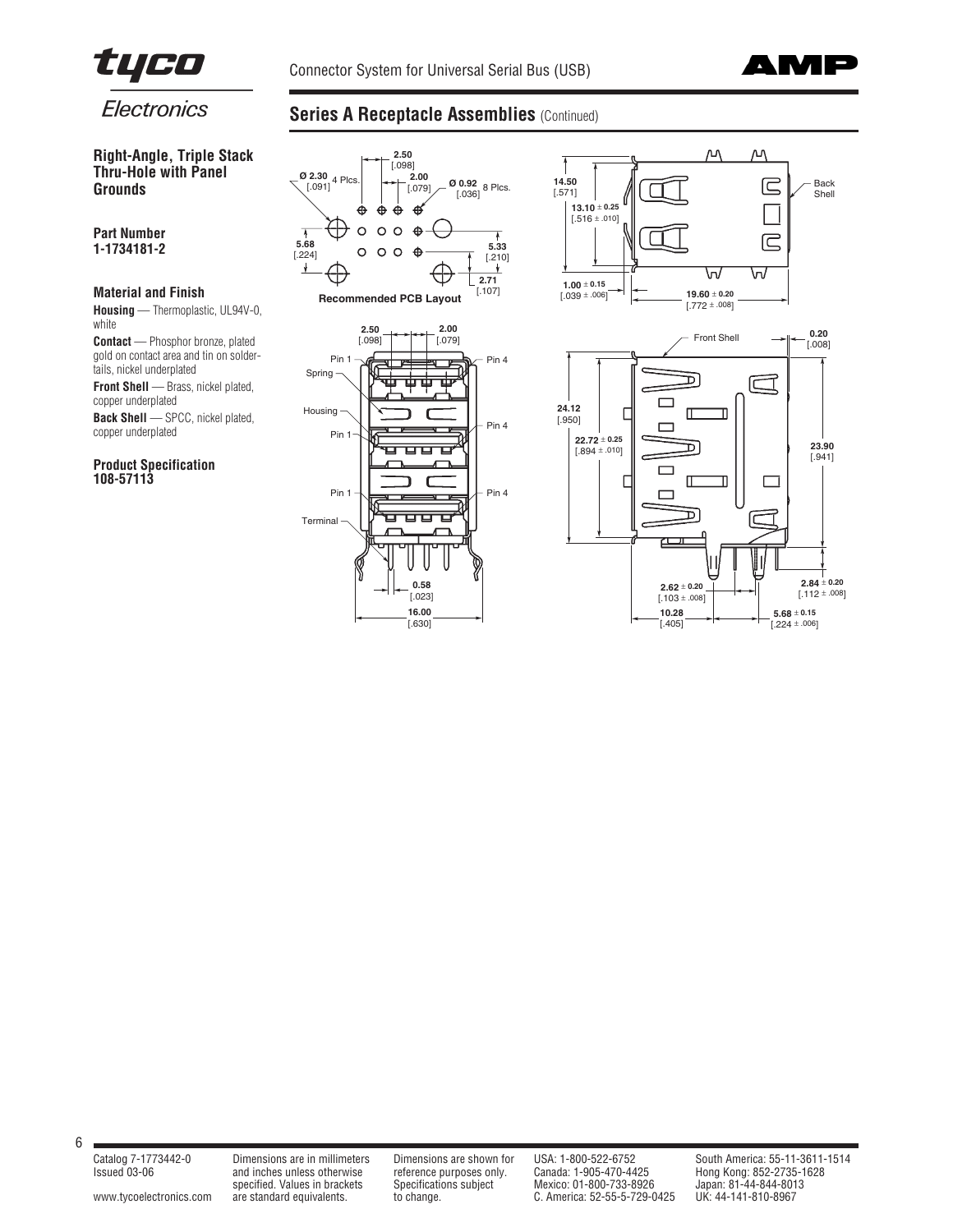



# **Series A Receptacle Assemblies (Continued)**

**Right Angle, Quad Stack, Thru-Hole with Panel Grounds**

## **Part Number 1-1734383-2**

# **Material and Finish**

**Housing (1)** — Thermoplastic with 30% G/F, UL94V-0, color black

**Housing (2)** — High temperature thermoplastic with 30% G/F, UL94V-0, color black

**Contact** — Phosphor bronze, gold plated in contact area, tin on solder tails, nickel underplated overall

**Front Shield** — Brass, tin plated on entire, nickel underplated overall

**Rear Shield** — Brass, nickel plated Ground Finger - Brass, tin plated on entire, nickel underplated overall

#### **Recommended PCB Thickness** — 1.60 [.063]

**Product Specification 108-57391**













Issued 03-06 and inches unless otherwise reference purposes only. Canada: 1-905-470-4425 Hong Kong: 852-2735-1628 specified. Values in brackets Specifications subject Mexico: 01-800-733-8926 Japan: 81-44-844-8013<br>are standard equivalents. to change. C. America: 52-55-5-729-0425 UK: 44-141-810-8967 [www.tycoelectronics.com](http://www.tycoelectronics.com) are standard equivalents. to change. C. America: 52-55-5-729-0425

Catalog 7-1773442-0 Dimensions are in millimeters Dimensions are shown for USA: 1-800-522-6752 South America: 55-11-3611-1514

7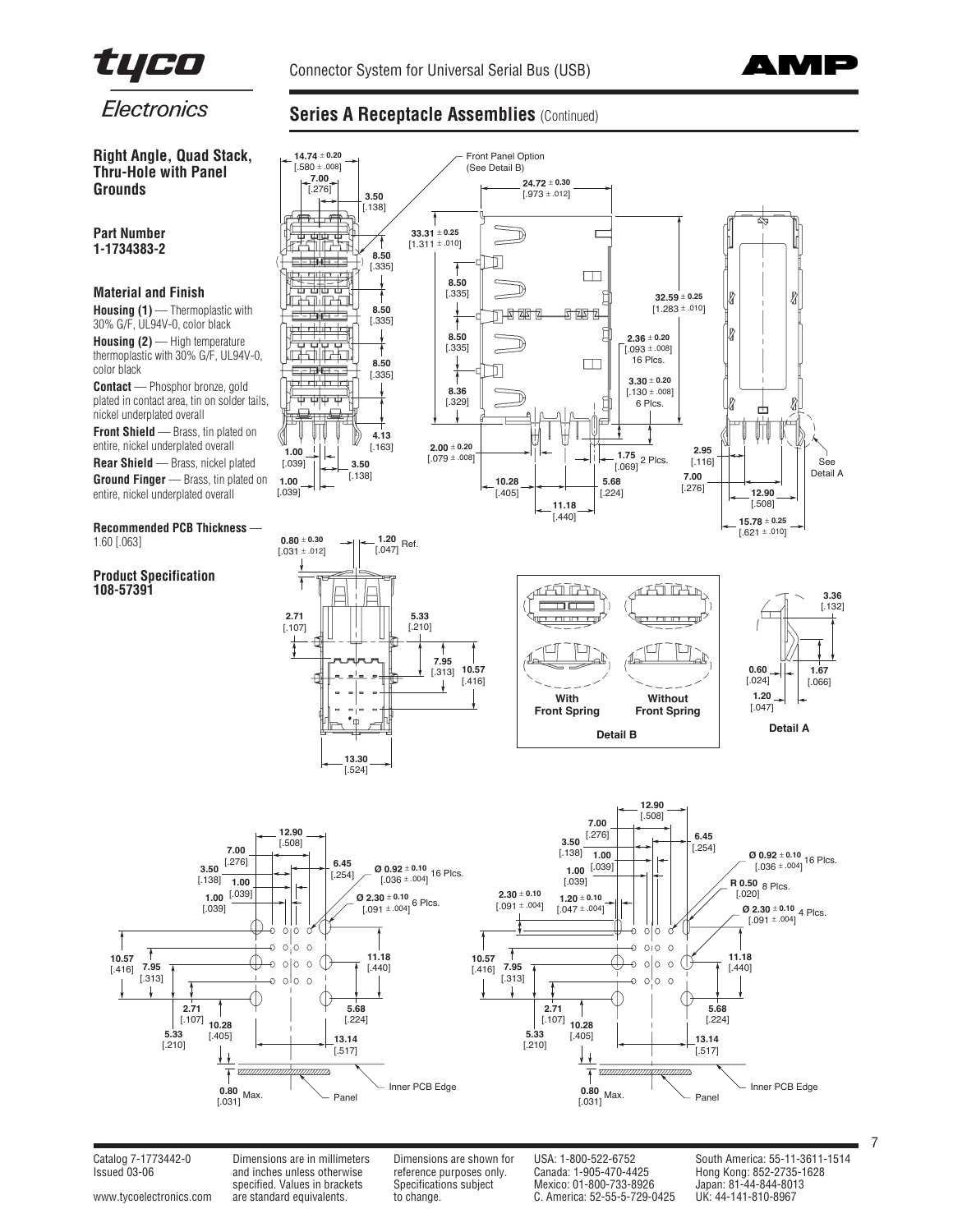



**Series A Receptacle Assemblies (Continued)** 

**Vertical, Thru-Hole**

**Part Number 1734366-1**

**Product Specification 108-57547**







**Recommended PCB Layout**



8

[www.tycoelectronics.com](http://www.tycoelectronics.com) are standard equivalents. to change. the change. C. America: 52-55-5-729-0425 UK: 44-141-810-8967

Issued 03-06 and inches unless otherwise reference purposes only. Canada: 1-905-470-4425 Hong Kong: 852-2735-1628 specified. Values in brackets Specifications subject Mexico: 01-800-733-8926 Japan: 81-44-844-8013

Catalog 7-1773442-0 Dimensions are in millimeters Dimensions are shown for USA: 1-800-522-6752 South America: 55-11-3611-1514<br>Issued 03-06 and inches unless otherwise reference purposes only. Canada: 1-905-470-4425 Hong Ko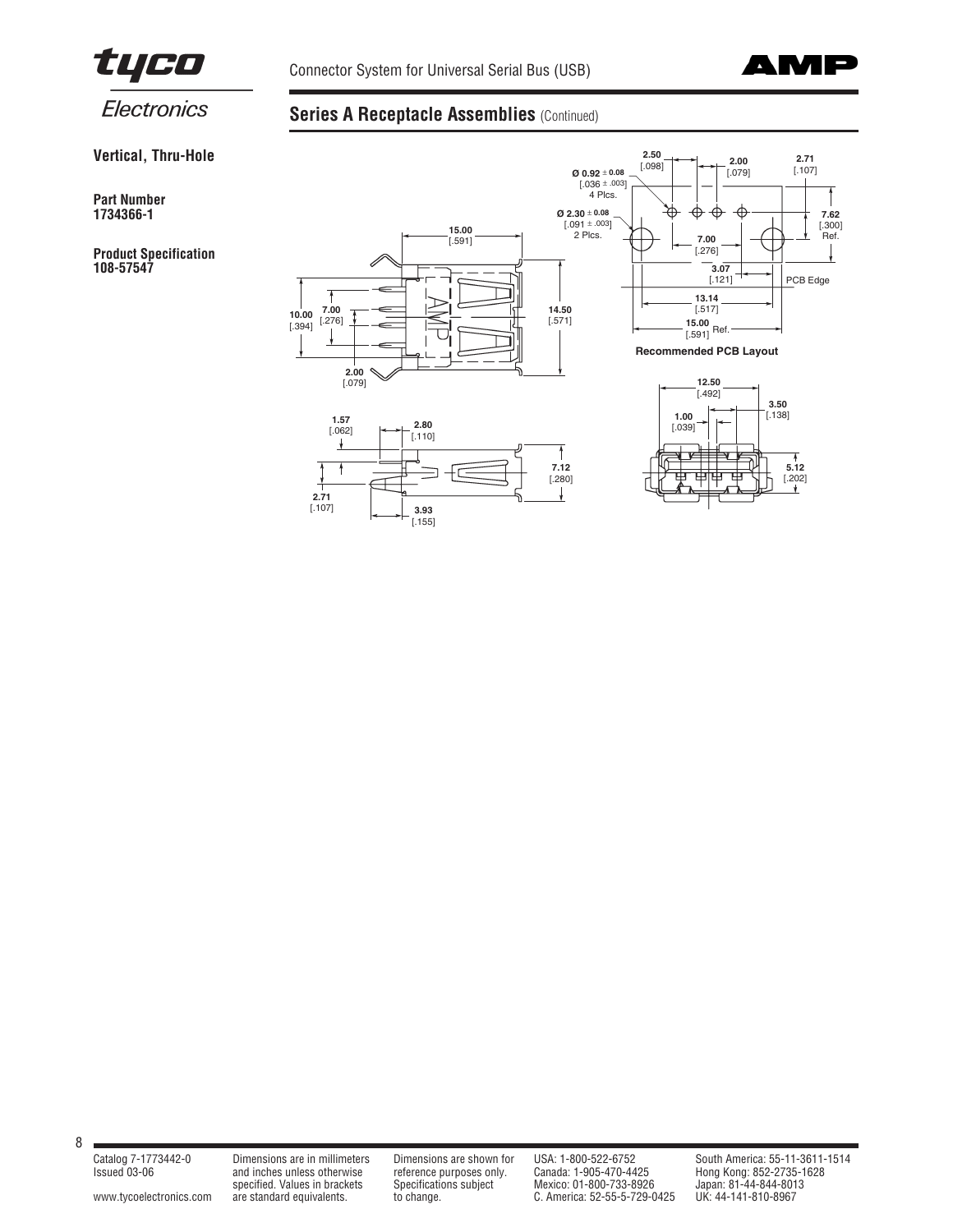



# **Edge Mount, SMT**

**Part Number 1734080-1**

## **Material and Finish**

**Housing** — High temperature thermoplastic, UL94V-0, black or white **Contact** — Brass, plated gold on contact area and tin-lead on soldertails, nickel underplated **Shield** — Steel, nickel plated, copper

underplated

## **Product Specification 108-57304**

| Dim. A      | <b>Part Number</b>                                   |
|-------------|------------------------------------------------------|
| 5.85<br>230 | 1470697-1<br>1470697-2<br>1-1470697-1<br>1-1470697-2 |
| 5.05<br>199 | 2-1470697-1<br>thru<br>7-1470697-2                   |

# **Series A Plug Assemblies**









# **Edge Mount, SMT**

## **Part Number 1734028-1**

## **Material and Finish**

**Housing** — Thermoplastic, UL94V-0, black or natural **Contact** — Brass, plated gold on con-

tact area and tin-lead on soldertails, nickel underplated

**Shield** — Steel, nickel plated, copper underplated

## **Product Specification 108-57306**

| Dim. B       | <b>Part Number</b> |
|--------------|--------------------|
| 1.10<br>.043 | 1734028-1          |
| 1.50<br>.059 | 1734028-2          |
| 1.10<br>.043 | 1734028-3          |
| 1.50<br>.059 | 1734028-4          |
|              |                    |



**Recommended PCB Layout**







Issued 03-06 and inches unless otherwise reference purposes only. Canada: 1-905-470-4425 Hong Kong: 852-2735-1628 and inches unless otherwise the energy of the process only. The Canada: 1-905-470-4425 Hong Kong: 852-2735-1<br>specified. Values in brackets Specifications subject Mexico: 01-800-733-8926 Japan: 81-44-844-8013<br>are standard e [www.tycoelectronics.com](http://www.tycoelectronics.com) are standard equivalents. to change. C. America: 52-55-5-729-0425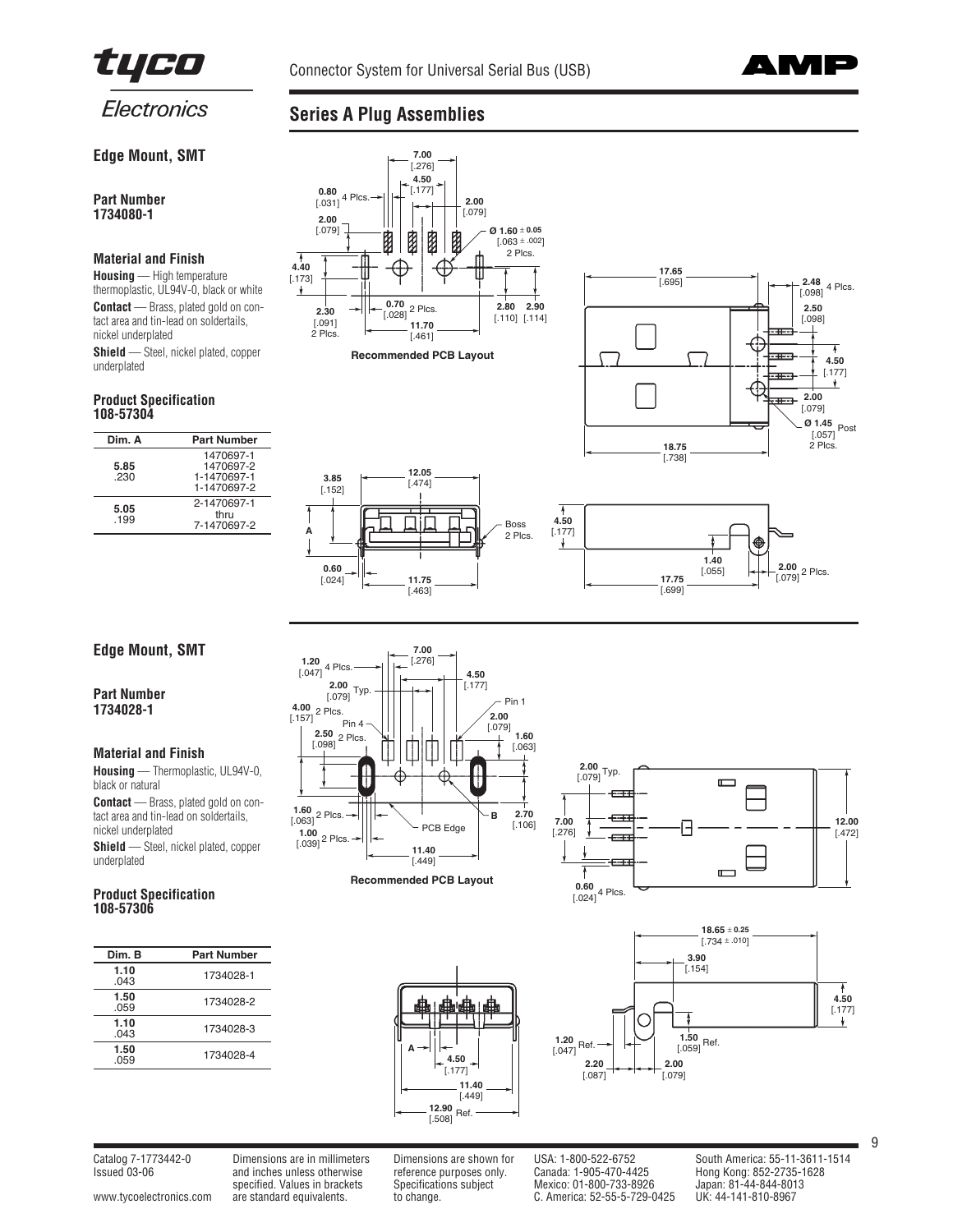

Connector System for Universal Serial Bus (USB)



# **Cable Plug**

**Kit includes Housing with contacts cover, front and back shells**

**Part Number 1734372-1**

**Product Specification 108-57547 36.50**

# **Series A Plug Assemblies (Continued)**

[.276]



[www.tycoelectronics.com](http://www.tycoelectronics.com) are standard equivalents. to change. the change. C. America: 52-55-5-729-0425 UK: 44-141-810-8967

Issued 03-06 and inches unless otherwise reference purposes only. Canada: 1-905-470-4425 Hong Kong: 852-2735-1628 specified. Values in brackets Specifications subject Mexico: 01-800-733-8926 Japan: 81-44-844-8013

Catalog 7-1773442-0 Dimensions are in millimeters Dimensions are shown for USA: 1-800-522-6752 South America: 55-11-3611-1514<br>Issued 03-06 and inches unless otherwise reference purposes only. Canada: 1-905-470-4425 Hong Ko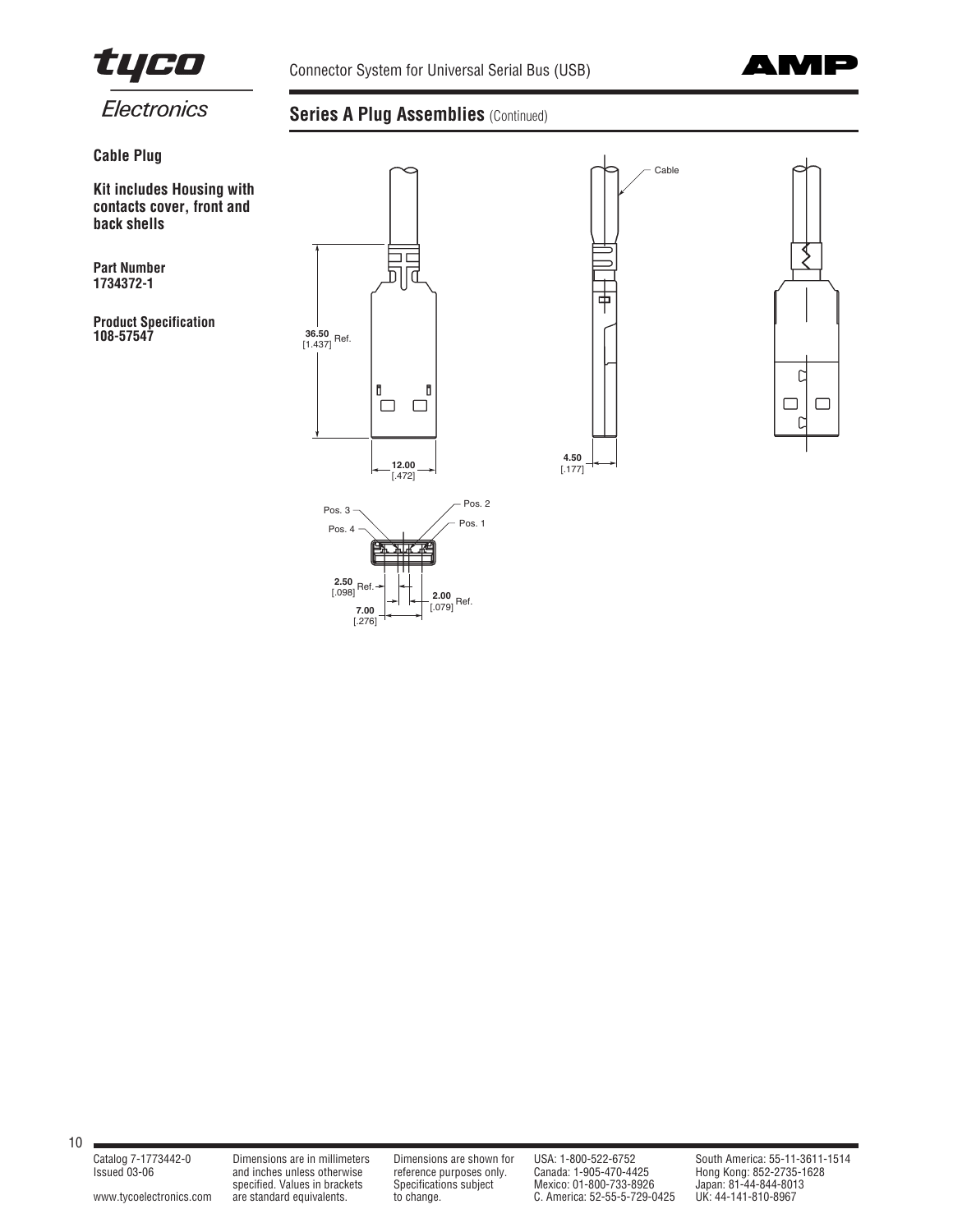

**Series B Receptacle Assemblies**



# **Right Angle, Thru-Hole**

## **Part Number 292304-1**

Loose Piece

## **Material and Finish**

**Housing** — Thermoplastic, UL94V-0 **Shell** — Copper alloy, plated bright tin **Contacts** — Copper alloy, plated 0.076µm min. gold over 0.76µm min. palladium-nickel on the mating end, 3.8µm min. tin lead on solder tails all over 1.27µm min. nickel underplating or 0.076µm min. gold on the mating end, 3.8µm min. tin lead on solder tails all over 1.27µm min. nickel underplating.

#### **Recommended PCB Thickness** — 1.57 [.062]

**Product Specification 108-1586**



# **Vertical Thru-Hole**

# **Part Number 5787834-1**

Loose Piece

## **Material and Finish**

**Housing** — Thermoplastic, UL94V-0 **Shell** — Copper Alloy, plated bright Tin

**Contacts** — Copper Alloy, plated 0.076µm min. Gold over 0.76µm min. palladium-nickel on the mating end, 3.8µm min. Tin lead on solder tails all over 1.27µm min. nickel underplating or 0.076µm min. Gold on the mating end, 3.8µm min. Tin lead on solder tails all over 1.27µm min. nickel underplating.

**Recommended PCB Thickness** — 1.57 [.062]

#### **Product Specification 108-1586**



Ref. **12.03** [.474]



**Recommended PCB Layout**



[www.tycoelectronics.com](http://www.tycoelectronics.com) are standard equivalents. to change. C. America: 52-55-5-729-0425

**2.50**  $\frac{2.50}{0.098}$  Ref

**Contact** Typ.

 $\overline{\phantom{a}}$ 

Issued 03-06 and inches unless otherwise reference purposes only. Canada: 1-905-470-4425 Hong Kong: 852-2735-1628 and inches unless otherwise the energy of the process only.<br>Specifications subject Specifications subject Mexico: 01-800-733-8926 Japan: 81-44-844-8013<br>are standard equivalents. to change. C. America: 52-55-5-729-0425 UK: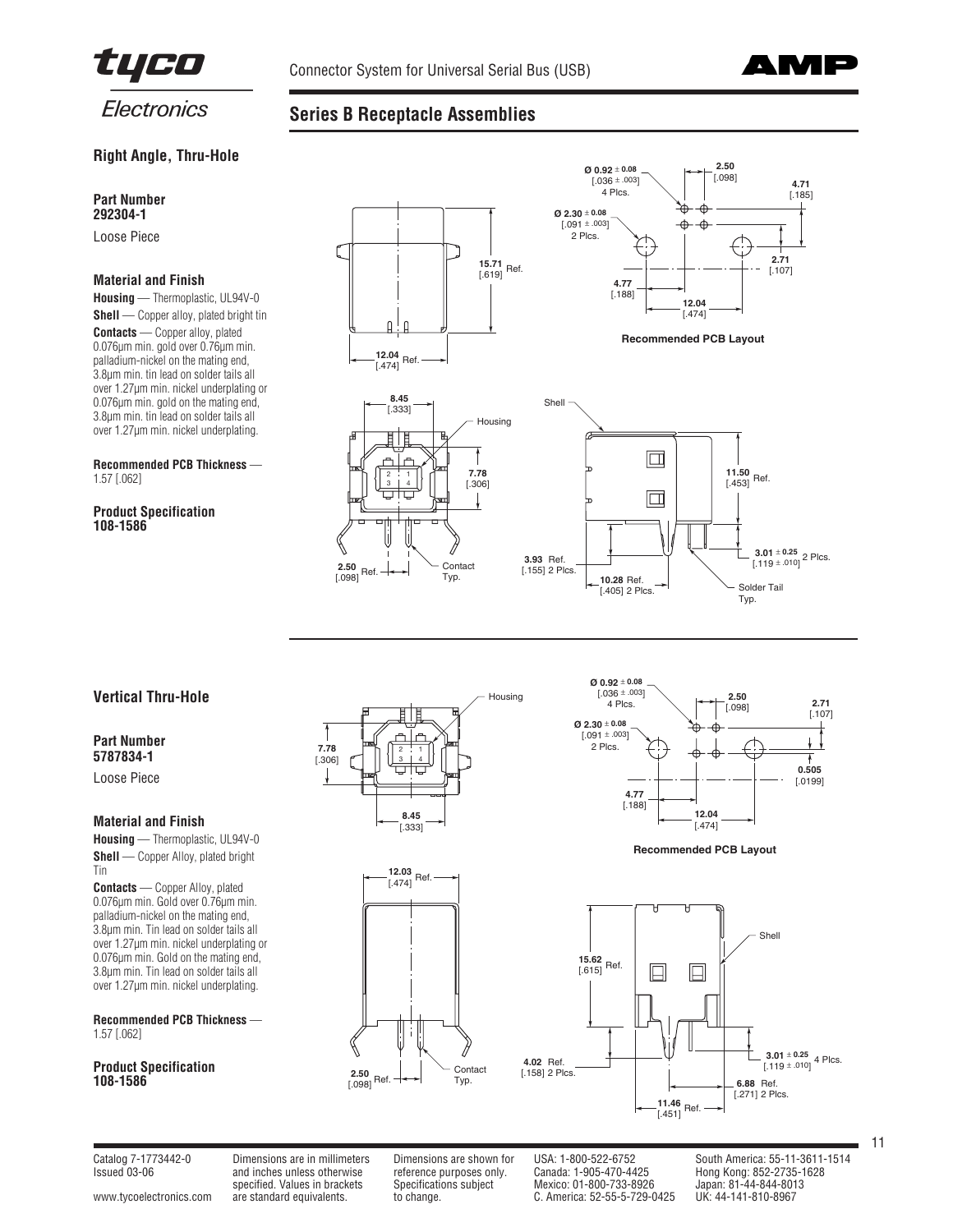



# **Right-Angle, SMT**

**Part Number 1734346**

## **Material and Finish**

**Housing** — High temperature thermoplastic, UL94V-0, black **Contact** — Phosphor bronze, plated gold on contact area and tin-copper on soldertails, nickel underplated **Front Shell** — Phosphor bronze, nickel plated **Back Shell** — Stainless steel, nickel plated

#### **Product Specification 108-57538**









# **Series B Plug Assemblies**

**16.50** [.650] Ref.

**0.45** [.018] 4 Plcs.

**5.50** [.217]

⊞ ₩

**8.45** [.333]

由 |市  $\Box$ 4. - I -<br>- I - I

**5.60** [.220]

**1.63** [.064] 2 Plcs.

**3.67** [.144]

1

# **Cable Plug**

# **Part Numbers 796007-3 796006-4**

Plug Housing & Contact Assembly (Loose Piece)

## **Material and Finish**

**Housing** — Thermoplastic, UL94V-0 **Shell** — Copper alloy, plated bright tin **Contacts** — Copper alloy, plated 0.076µm min. gold over 0.76µm min. palladium-nickel on the mating end, 3.8µm min. tin lead on solder tails all over 1.27µm min. nickel underplating or 0.076µm min. gold on the mating end, 3.8µm min. tin lead on solder tails all over 1.27µm min. nickel underplating.

## **Product Specification 108-1586**





12

**7.26**

Issued 03-06 and inches unless otherwise reference purposes only. Canada: 1-905-470-4425 Hong Kong: 852-2735-1628 and inches unless otherwise the energy of the process only. The Canada: 1-905-470-4425 Hong Kong: 852-2735-1<br>specified. Values in brackets Specifications subject Mexico: 01-800-733-8926 Japan: 81-44-844-8013<br>are standard e [www.tycoelectronics.com](http://www.tycoelectronics.com) are standard equivalents. to change. C. America: 52-55-5-729-0425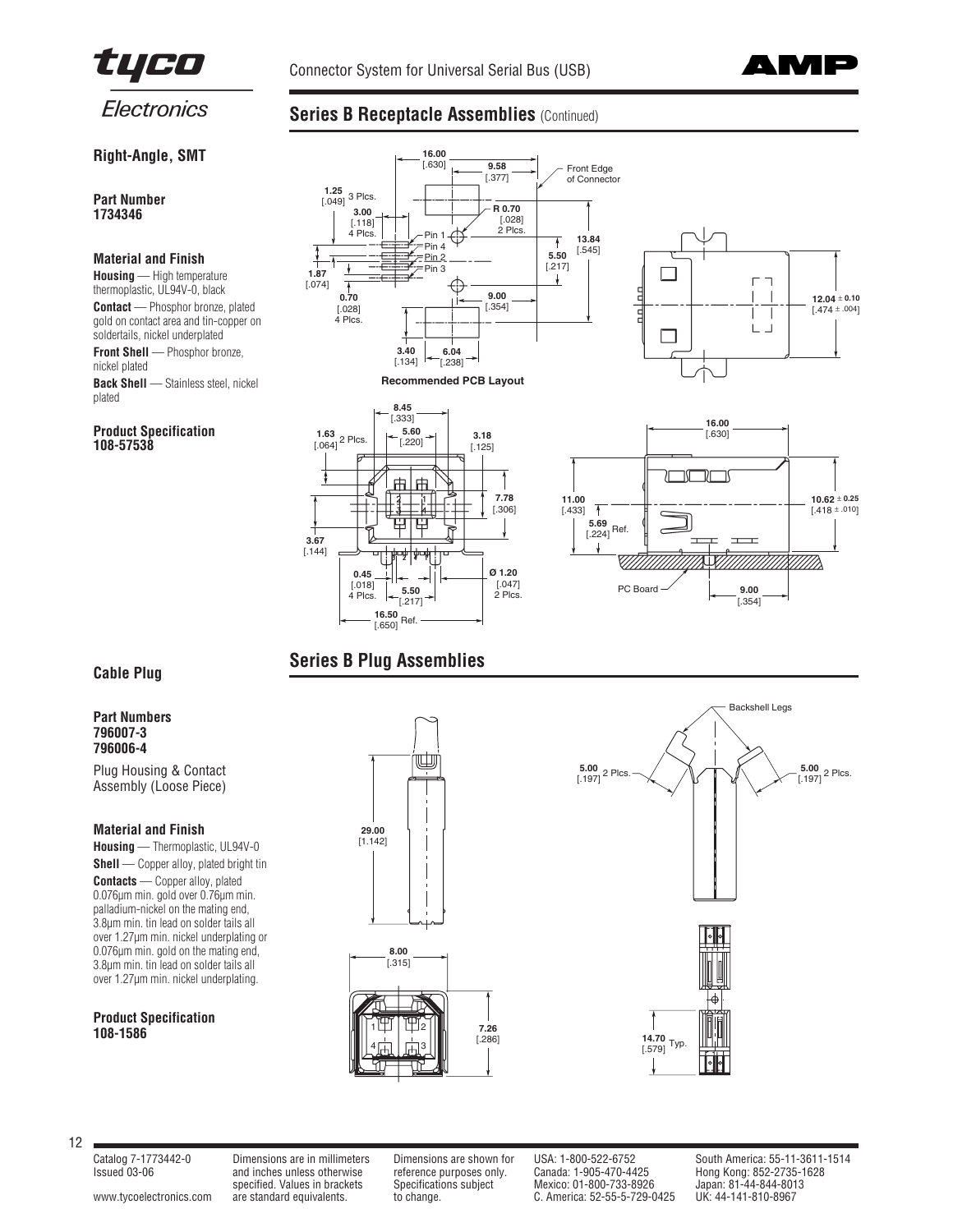



# **USB Cable Plug Cable Assemblies**



- **Support latest technology for personal computer Plug and Play peripheral connectivity**
- **Uses Serial Bus technology to connect USB equipped personal computer to keyboards, mice, printers, video camera, etc**
- **Requires personal computer equipped with an "A" receptacle, Universal Serial Port**
- **Larger wire sizes are required for longer lengths to meet USB specifications for maximum current load and milivolt drop**



# **Standard Universal Serial Bus (USB) Cable Assemblies Bus Extender Cable Assemblies**

| Cable<br>Construction                                                    | Length*<br>$m$ [ft] | <b>Part Number</b> |
|--------------------------------------------------------------------------|---------------------|--------------------|
| 2/AWG28 (0.08mm <sup>2</sup> ), 2/AWG28 (0.08mm <sup>2</sup> ), Shielded | 500 [1,640]         | 1487594-1          |
| 2/AWG28 (0.08mm <sup>2</sup> ), 2/AWG26 (0.15mm <sup>2</sup> ), Shielded | 250 [820]           | 1487594-2          |
| 2/AWG28 (0.08mm <sup>2</sup> ), 2/AWG24 (0.20mm <sup>2</sup> ), Shielded | 162 [531]           | 1487594-3          |
| 2/AWG28 (0.08mm <sup>2</sup> ), 2/AWG22 (0.40mm <sup>2</sup> ), Shielded | 310 [1,017]         | 1487594-4          |
| 2/AWG28 (0.08mm <sup>2</sup> ), 2/AWG20 (0.60mm <sup>2</sup> ), Shielded | $4.0$ [13]          | 974329-1           |
| 2/AWG28 (0.08mm <sup>2</sup> ), 2/AWG20 (0.60mm <sup>2</sup> ), Shielded | $5.0$ [16]          | 974329-2           |

## **Blunt End-Cut Assemblies for connecting to devices, such as keyboard, mice, etc.**

 $\overline{A}$  **B** 

| Cable<br>Construction                                                    | Length*<br>m [ft] | <b>Part Number</b> |
|--------------------------------------------------------------------------|-------------------|--------------------|
| 2/AWG28 (0.08mm <sup>2</sup> ), 2/AWG28 (0.08mm <sup>2</sup> ), Shielded | $0.83$ [2.7]      | 974538-1           |
| 2/AWG28 (0.08mm <sup>2</sup> ), 2/AWG26 (0.15mm <sup>2</sup> ), Shielded | $1.0$ [ $3.31$ ]  | 974539-1           |
| 2/AWG28 (0.08mm <sup>2</sup> ), 2/AWG24 (0.20mm <sup>2</sup> ), Shielded | $2.0$ [6.6]       | 974540-1           |
|                                                                          |                   |                    |

\*Indicates preferred lengths.

[www.tycoelectronics.com](http://www.tycoelectronics.com) are standard equivalents. to change. C. America: 52-55-5-729-0425

Issued 03-06 and inches unless otherwise reference purposes only. Canada: 1-905-470-4425 Hong Kong: 852-2735-1628 specified. Values in brackets in the contract of the process only. Canada: 1-905-470-4425 Hong Kong: 852-2735<br>specifications subject Mexico: 01-800-733-8926 Japan: 81-44-844-8013<br>are standard equivalents. to change. C. Ame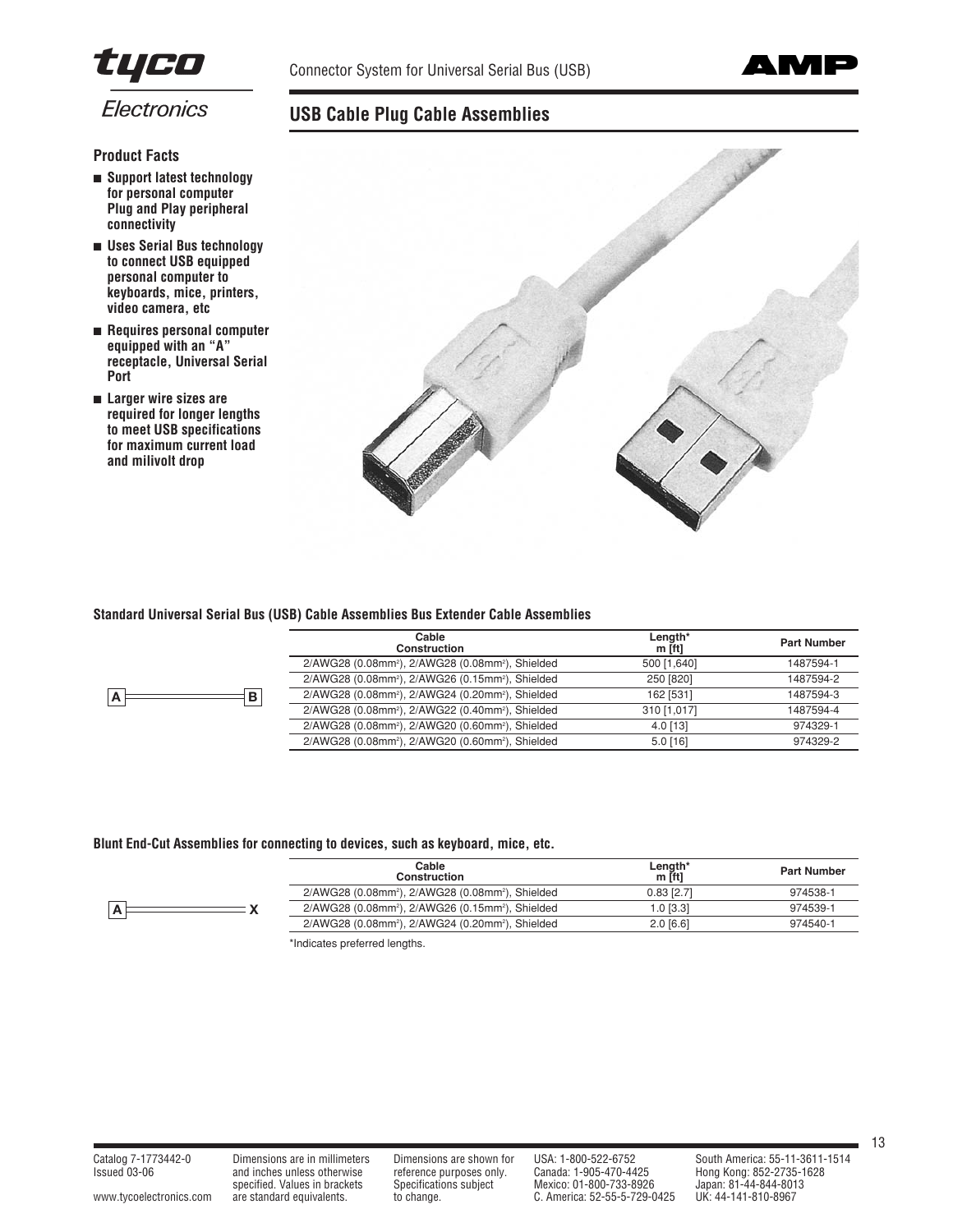



# **Mini USB Connector and Cable Assemblies Input/Output**



## **Part Matrix**

| <b>Product</b> | <b>Series</b> | <b>Part Number</b> | <b>RoHS Compliant</b> | Packaging   | Page Number |
|----------------|---------------|--------------------|-----------------------|-------------|-------------|
| Header         | Mini-A        | 440478-1           | 1734327-1             | Trav        | 15          |
|                |               | 440478-2           | 1734327-2             | T/R         | 15          |
|                | Mini-B        | 440247-1           | 1734035-1             | Trav        | 16          |
|                |               | 440247-2           | 1734035-2             | T/R         | 16          |
|                | Mini-AB       | 440479-1           | 1734328-1             | Trav        | 15          |
|                |               | 440479-2           | 1734328-2             | T/R         | 15          |
|                | Mini-A        | 440315             |                       | Loose Piece | 17          |
| Plug           | Mini-B        |                    | 1734205-1             | Loose Piece | 17          |

**Product Facts** ■ **Designed to meet the USB 2.0 specifications**

- Single 5-Position (one ID **pin) receptacle connector polarized for proper orientation**
- **Used in next generation high density computer peripherals, PDA's, palm tops and cell phones**
- **Designed for 480MB/s transfer rate**

**Mini USB Types**

- **High density design, allows for all the benefits of USB in a smaller package than traditional USB connectors**
- **Mini-A receptacle is keyed to allow a device to act as the host. It has four solder hold downs, which provide stability in mating and unmating by preventing stress on SMT connecter leads**
- **Mini-B receptacle is keyed to allow device to act as a peripheral**
- **Mini-AB receptacle is keyed for devices that can act as a host or peripheral**

**Applications**

- **Supports latest technology for personal computer Plug and Play peripheral connectivity**
- **Uses serial bus technology to connect USB personal computers to PDA's, cell phones, video cameras, scanners, printers, keyboard and mouse**

14

Issued 03-06 and inches unless otherwise reference purposes only. Canada: 1-905-470-4425 Hong Kong: 852-2735-1628 and inches unless otherwise the energy of the process only.<br>Specifications subject Mexico: 01-800-733-8926 Japan: 81-44-844-8013<br>are standard equivalents. to change. C. America: 52-55-5-729-0425 UK: 44-141-810-8967 [www.tycoelectronics.com](http://www.tycoelectronics.com) are standard equivalents. to change. C. America: 52-55-5-729-0425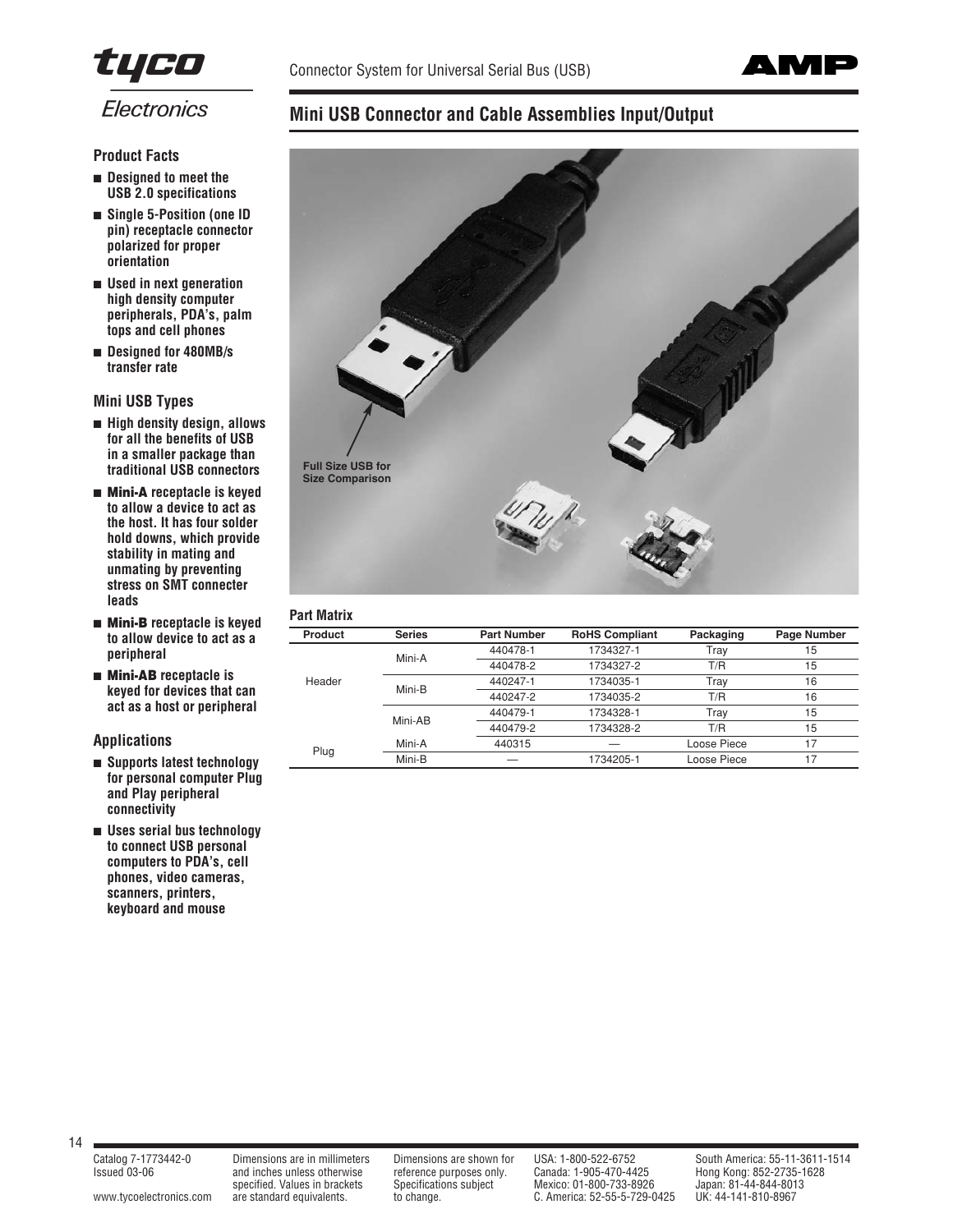

**Mini USB Receptacle Assemblies (Continued)** 



Electronics

**Right Angle SMT**



#### **Part Numbers**

| Mini-A  | 1734327-1 Tray<br>1734327-2 T/R |             |
|---------|---------------------------------|-------------|
| Mini-B  | 440247-1<br>440247-2            | Tray<br>T/R |
| Mini-AB | 440479-1<br>440479-2            | Tray<br>T/R |

# **Performance Data**

**Electrical**

**Dielectric Withstanding Voltage** — 100 VAC

**Current Rating** — 1.5A @ 250VAC min.

**Insulation Resistance** — 100 megaohms min.

**Contact Resistance** — 50 milliohms max.

**Contact Capacitance** — 2pf max per contact

**Safety Certification** — Recognized under the Component Program of Underwriters

Laboratories, Inc. File No. E81956 **R**

# **Mechanical**

**Durability** — 5,000 cycles **Mating Force** — 3.57 kg. max.

**Unmating Force** — .31 kg. min. **Recommended PCB Board**

**Thickness** — 1.57 [.062] and 0.80 [.031]

# **Materials**

**Housing** — High temperature, thermoplastic glass filled; UL-94-V-0 rated; color black

**Shell** — Copper alloy

**Contacts** — .76 microns Au mating end, tin or tin/lead on solder tails as needed



**Part Number 1734327**

**Product Specification**

**Mini-A**

**108-57062**

# **Part Number 440479 Mini-AB**

**Product Specification 108-57062**

⋓

É

显







**Recommended PCB Layout (Mounting Side) for Part Numbers 440478 and 440479 Thickness 1.57 [.062]**

[www.tycoelectronics.com](http://www.tycoelectronics.com) are standard equivalents. to change. C. America: 52-55-5-729-0425

Issued 03-06 and inches unless otherwise reference purposes only. Canada: 1-905-470-4425 Hong Kong: 852-2735-1628 and inches unless otherwise the energy of the process only. The Canada: 1-905-470-4425 Hong Kong: 852-2735-1<br>specified. Values in brackets Specifications subject Mexico: 01-800-733-8926 Japan: 81-44-844-8013<br>are standard e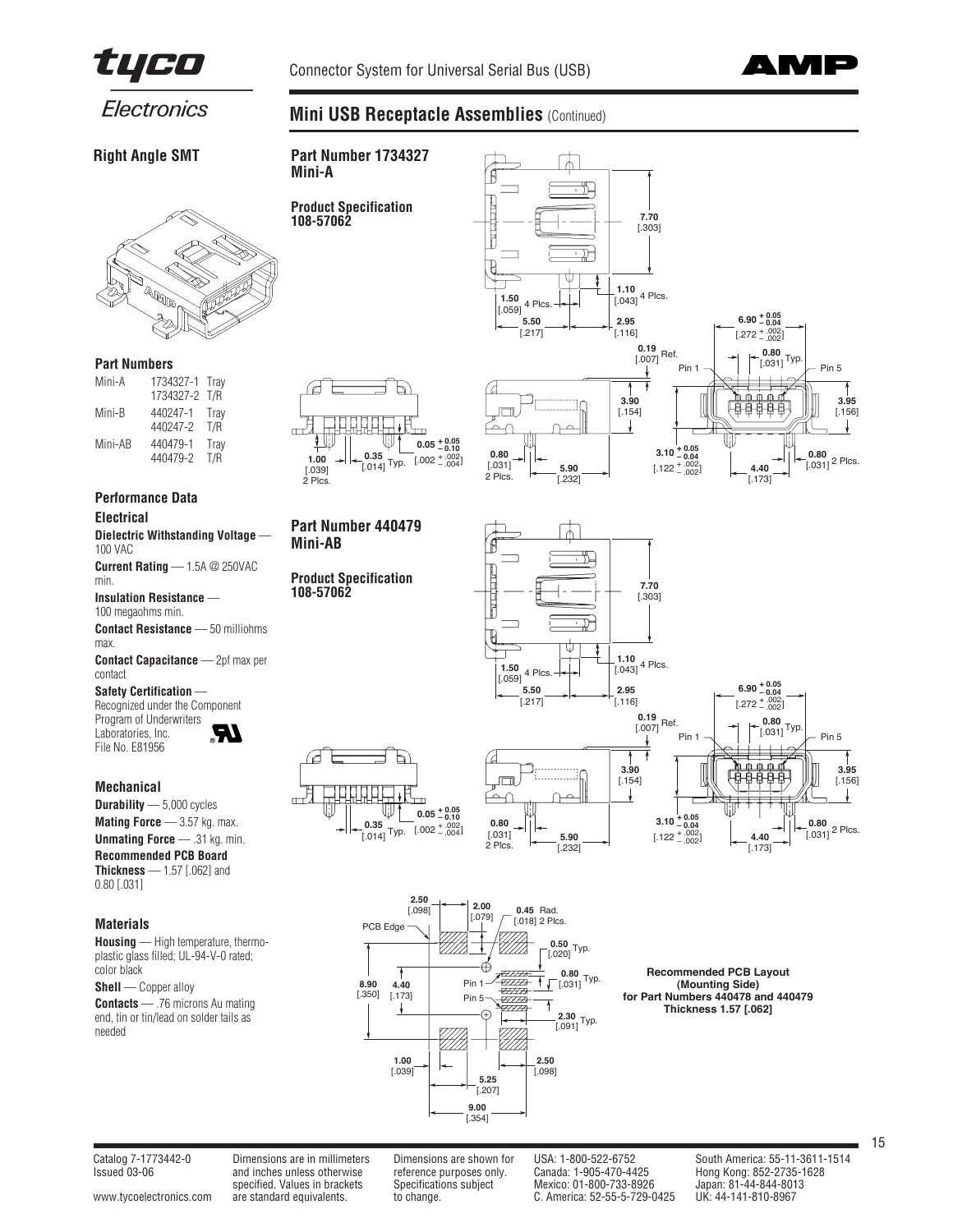



# **Mini USB Receptacle Assemblies** (Continued)

**Right Angle, SMT Mini-B Part Numbers:** 440247 RoHS Compiliant: 1734035

**Product Specification 108-57062**





16

[www.tycoelectronics.com](http://www.tycoelectronics.com) are standard equivalents. to change. C. America: 52-55-5-729-0425

Issued 03-06 and inches unless otherwise reference purposes only. Canada: 1-905-470-4425 Hong Kong: 852-2735-1628 specified. Values in the content of the content of the specified. Values in brackets Specifications subject Mexico: 01-800-733-8926 Japan: 81-44-844-8013<br>specified. Values in brackets Specifications subject Mexico: 01-800-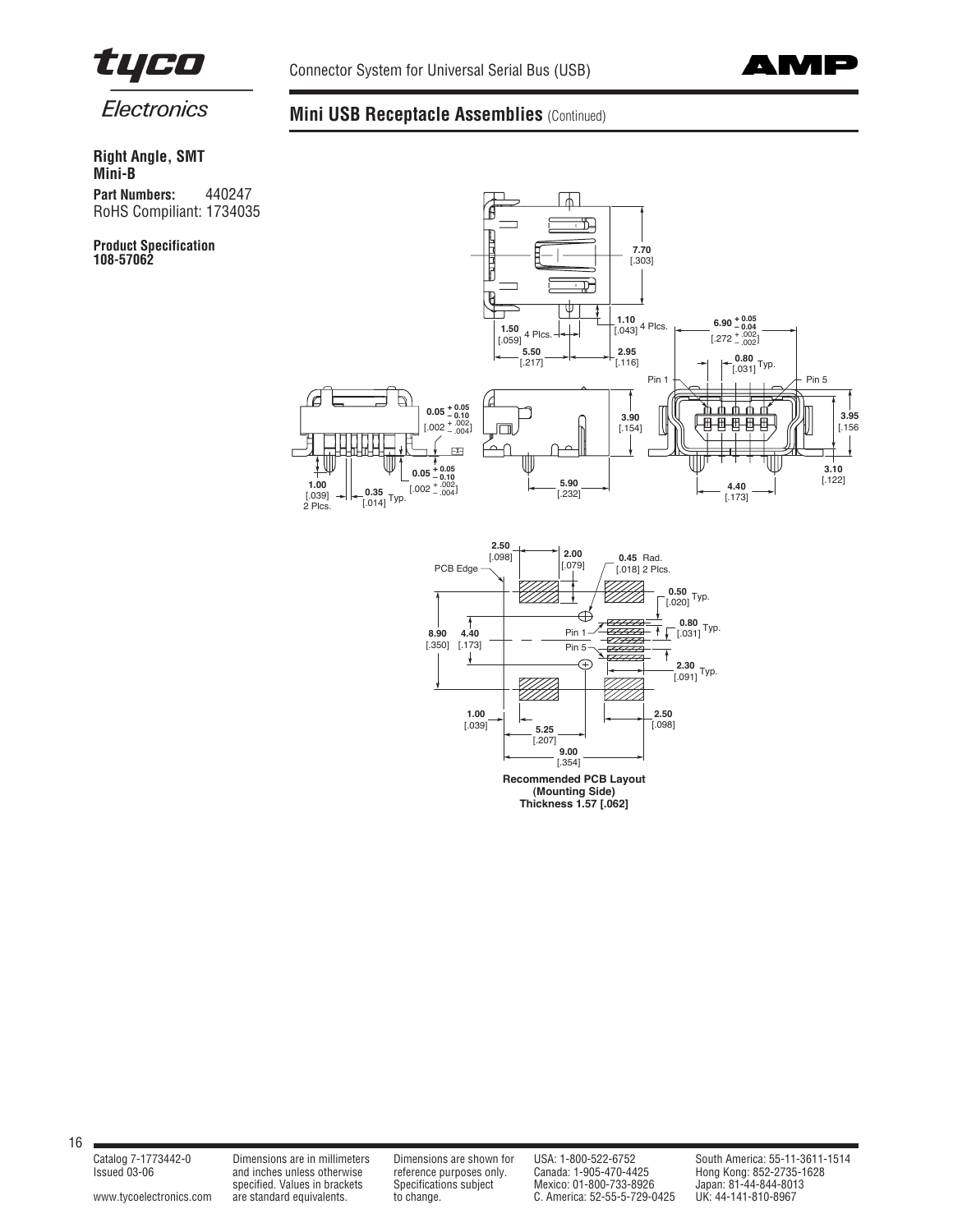



# **Mini USB Plug Assemblies**



**Part Number: 440315-1 Lower Shell: 440315-2 Upper Shell: 440315-3, & 1-440315-3**

**Product Specification 108-57062**





**Part Number 1734205-1 Lower Shell and Upper Shell**

**Product Specification 108-57062**











Issued 03-06 and inches unless otherwise reference purposes only. Canada: 1-905-470-4425 Hong Kong: 852-2735-1628 specified. Values in brackets in the contract of the process only.<br>Specifications subject Mexico: 01-800-733-8926 Japan: 81-44-844-8013<br>are standard equivalents. to change. C. America: 52-55-5-729-0425 UK: 44-141-810-8967 [www.tycoelectronics.com](http://www.tycoelectronics.com) are standard equivalents. to change. C. America: 52-55-5-729-0425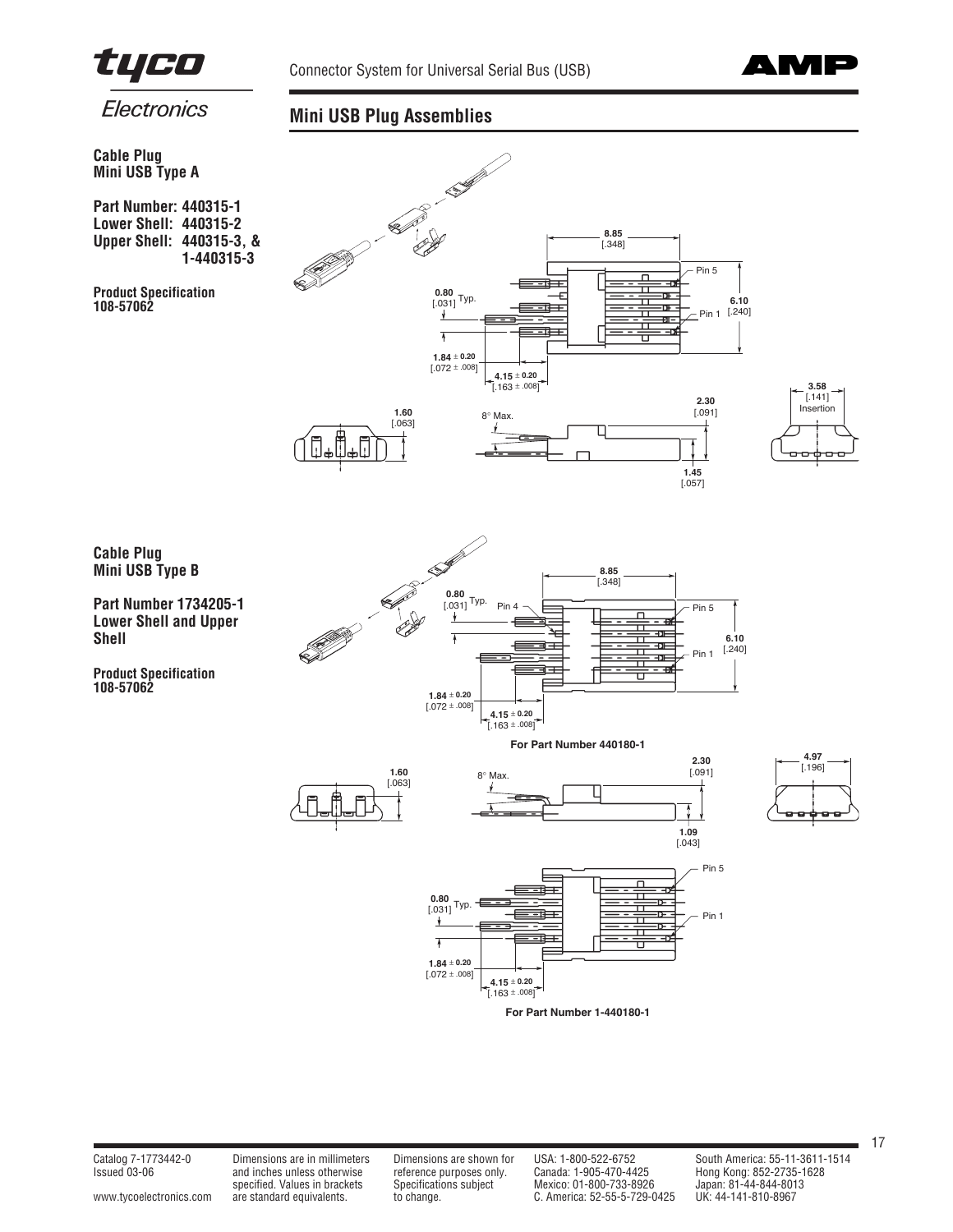



We currently offer a number of customer specials, but still only one standard cable assembly.

# **Cable Assembly**



| <b>Part Number</b> | <b>Description</b>                | Dim. L<br>(Cable Length) |
|--------------------|-----------------------------------|--------------------------|
| 1487586-1          | Standard USB-A to Mini-B Assembly | $0.500 \; m$             |
| 1487586-2          | Standard USB-A to Mini-B Assembly | $0.250 \; m$             |
| 1487586-3          | Standard USB-A to Mini-B Assembly | $0.162 \text{ m}$        |
| 1487586-4          | Standard USB-A to Mini-B Assembly | 0.310 m                  |
| 1487587-1          | Standard USB-A to Mini-B Assembly | 1.000 m                  |
| 1487587-2          | Standard USB-A to Mini-B Assembly | 1.300 m                  |
| 1487587-3          | Standard USB-A to Mini-B Assembly | $0.830 \; m$             |
| 1487588-1          | Standard USB-A to Mini-B Assembly | 2.000 m                  |
| 1487588-2          | Standard USB-A to Mini-B Assembly | 1.500 m                  |
| 1487588-3          | Standard USB-A to Mini-B Assembly | 1.829 m                  |
| 1487589-1          | Standard USB-A to Mini-B Assembly | 3.000 m                  |
| 1487589-2          | Standard USB-A to Mini-B Assembly | 2.500 m                  |
| 1487590-1          | Standard USB-A to Mini-B Assembly | 4.000 m                  |
| 1487590-2          | Standard USB-A to Mini-B Assembly | 5.000 m                  |
| 1487591            | Standard USB-A to NC Assembly     | $0.780 - 0.830$ m        |
| 1487592            | Standard USB-A to NC Assembly     | $0.950 - 1.000$ m        |
| 1487593-1          | Standard USB-A to NC Assembly     | 2.000 m                  |
| 1487593-2          | Standard USB-A to NC Assembly     | 1.500 m                  |
| 1487594-1          | Standard USB-A to Mini-B Assembly | $0.500 \; m$             |
| 1487594-2          | Standard USB-A to Mini-B Assembly | $0.250$ m                |
| 1487594-3          | Standard USB-A to Mini-B Assembly | $0.162 \text{ m}$        |
| 1487594-4          | Standard USB-A to Mini-B Assembly | 0.310 m                  |
| 1487595-1          | Standard USB-A to Mini-B Assembly | 1.000 m                  |
| 1487595-2          | Standard USB-A to Mini-B Assembly | 1.300 m                  |
| 1487595-3          | Standard USB-A to Mini-B Assembly | 0.830 m                  |
| 1487596-1          | Standard USB-A to Mini-B Assembly | 2.000 m                  |
| 1487596-2          | Standard USB-A to Mini-B Assembly | 1.500 m                  |
| 1487596-3          | Standard USB-A to Mini-B Assembly | 1.829 m                  |
| 1487596-4          | Standard USB-A to Mini-B Assembly | 1.000 m                  |
| 1487597-1          | Standard USB-A to Mini-B Assembly | 3.000 m                  |
| 1487597-2          | Standard USB-A to Mini-B Assembly | 2.500 m                  |
| 1487597-3          | Standard USB-A to Mini-B Assembly | 3.500 m                  |
| 1487598-1          | Standard USB-A to Mini-B Assembly | 4.000 m                  |
| 1487598-2          | Standard USB-A to Mini-B Assembly | 5.000 m                  |
| 1487599            | Standard USB-A to NC Assembly     | $0.780 - 0.830$ m        |
| 1487600            | Standard USB-A to NC Assembly     | $0.950 - 1.000$ m        |
| 1487601-1          | Standard USB-A to NC Assembly     | 2.000 m                  |
| 1487601-2          | Standard USB-A to NC Assembly     | 1.500 m                  |
| 1496476-1          | Standard USB-A to Mini-B Assembly | 1.000 m                  |
| 1496476-2          | Standard USB-A to Mini-B Assembly | 1.500 m                  |
| 1496476-3          | Standard USB-A to Mini-B Assembly | 2.000 m                  |
| 1496476-4          | Standard USB-A to Mini-B Assembly | 3.000 m                  |
| 1496476-5          | Standard USB-A to Mini-B Assembly | 5.000 m                  |
| 1496476-6          | Standard USB-A to Mini-B Assembly | 12"                      |

18

[www.tycoelectronics.com](http://www.tycoelectronics.com) are standard equivalents. to change. C. America: 52-55-5-729-0425

Issued 03-06 and inches unless otherwise reference purposes only. Canada: 1-905-470-4425 Hong Kong: 852-2735-1628 specified. Values in brackets Specifications subject Mexico: 01-800-733-8926 Japan: 81-44-844-8013

Catalog 7-1773442-0 Dimensions are in millimeters Dimensions are shown for USA: 1-800-522-6752 South America: 55-11-3611-1514<br>
Issued 03-06 and inches unless otherwise reference purposes only. Canada: 1-905-470-4425 Hong K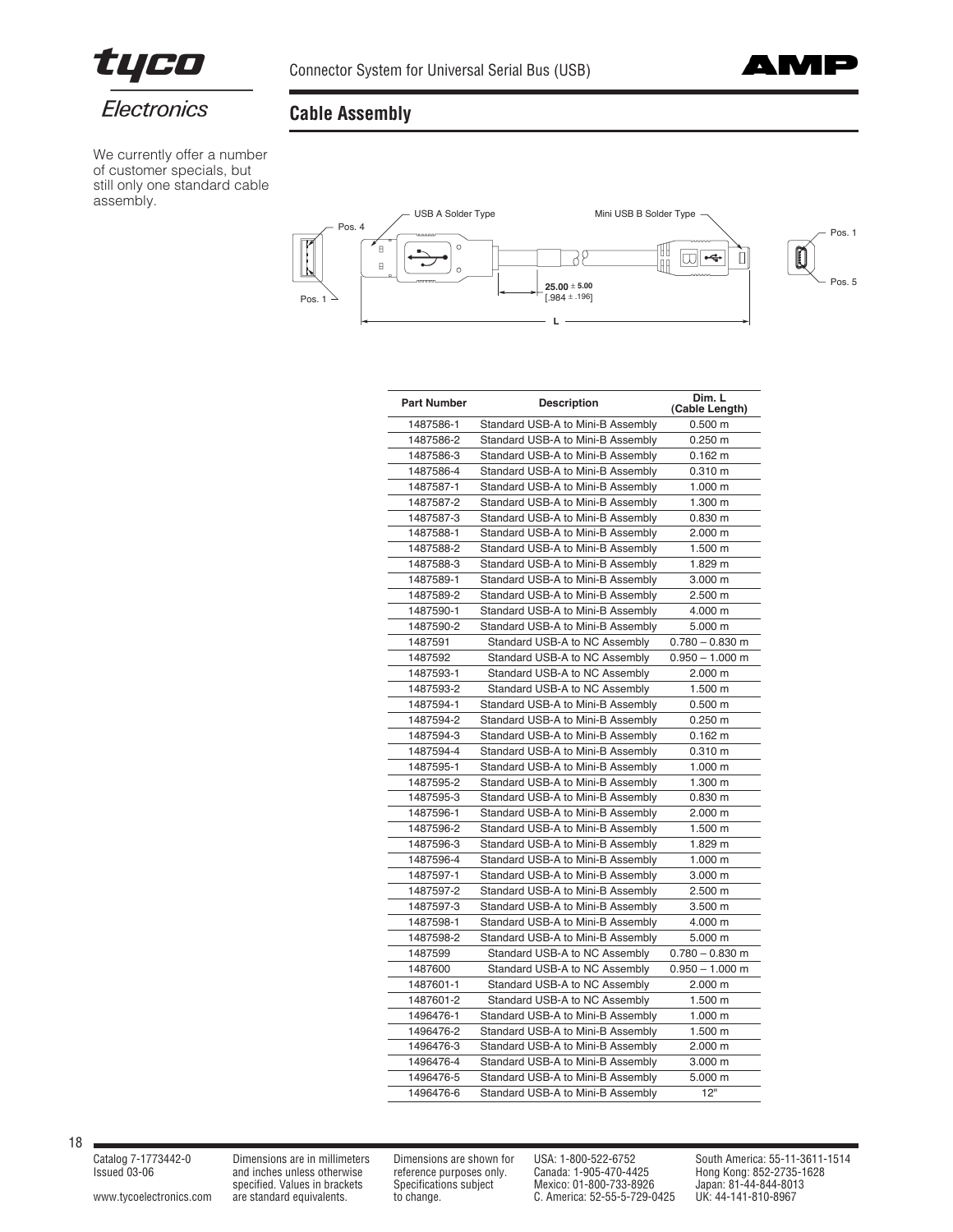



# **Stacked, Thru-Hole**

# **Product Facts**

- **Meets or exceeds FCC Part 68 rules and regulations; REA PE-76; and UL 1863, Communication Circuit Accessories**
- **Meets 1000 volt dielectric requirement Contact to Contact**
- **20 dB shielding effectiveness from 30 MHz to 400 MHz**
- **Selectively gold plated contacts for lower cost**
- **All jacks are UL 94V-0 flame retardant polyester, standard color black, unless specified otherwise**
- **Listed by Underwriters R Laboratories Inc., File No. E81956**
	- **R**
- **Certified by Canadian Standards Association, File No. LR 7189A**
- **Produced under a Quality Management System Certified to ISO 9001**  A copy of the certificate is available upon request **Specifications**



**RJ45 Over USB Series A**





## **Material and Finish**

**Electrical**

**Current Rating** — 1.5 amp max. @ 25°C, derated to 0.2 amp max. @ 70°C ambient

**Voltage Rating - 150 volts AC max. Dielectric Withstanding Voltage** — 1000 VAC, RMS, 60 Hz, 1 min. Contact to Contact

# **Mechanical**

**PC Board Retention** — will not dislodge from pc board when subjected to 1 lb. [4.4N] pull before soldering and 10 lb. [44N] pull after soldering **Durability** — 750 mating cycles

**Housing** — Through-hole: Polyester (wave solder compatible), UL 94V-0 rated; Surface Mount: Polyphenylene Sulfide, or High Temp Nylon, UL 94V-0 rated

**RJ45/2USB Contact** — 0.36 [.014] thk. Phosphor bronze; plated 0.00127 [.000050] gold in contact area and 0.00381 [.000150] tin-lead on solder tails, over 0.00127 [.000050] nickel underplate

**RJ45/1USB Contact** — Gold flash plating on contact area and 0.00254 [.000100] tin on solder tails, over 0.00127 [.000050] nickel underplate

# **Technical Documents Application Specifications**

114-02048 114-6040

# **Product Specifications**

108-01163 108-01163-1 108-01163-3 108-01163-4 108-01163-7

| No. of<br>Ports  | Part<br><b>Number</b> | Positions/<br>Contacts | <b>LEDs</b> | Shielded | Performance | Panel<br><b>Stops</b> | Inverted | Ground<br><b>Options</b> |  |
|------------------|-----------------------|------------------------|-------------|----------|-------------|-----------------------|----------|--------------------------|--|
| <b>RJ45/1USB</b> | 1775855-1             | 8/8                    | Without     | Yes      | Cat 3       | Without               | No       | <b>PCB</b>               |  |
| <b>RJ45/2USB</b> | 1116151-2             | 8/8                    | With        | Yes      | Cat 3       | Without               | No       | <b>PCB</b>               |  |
| <b>RJ45/2USB</b> | 1116151-3             | 8/8                    | Without     | Yes      | Cat 3       | Without               | No       | <b>PCB</b>               |  |
| <b>RJ45/2USB</b> | 1116640-2             | 8/8                    | With        | Yes      | Cat 3       | Without               | No       | <b>PCB</b>               |  |

**Note:** Consult Tyco Electronics Customer Drawing for additional Part Numbers.

and inches unless otherwise reference purposes only. Canada: 1-905-470-4425<br>specified. Values in brackets Specifications subject Mexico: 01-800-733-8926

specified. Values in brackets Specifications subject Mexico: 01-800-733-8926 Japan: 81-44-844-801<br>are standard equivalents. b to change. C. America: 52-55-5-729-0425 UK: 44-141-810-8967 [www.tycoelectronics.com](http://www.tycoelectronics.com) are standard equivalents. to change. C. America: 52-55-5-729-0425

Catalog 7-1773442-0 Dimensions are in millimeters Dimensions are shown for USA: 1-800-522-6752 South America: 55-11-3611-1514<br>Issued 03-06 and inches unless otherwise reference purposes only. Canada: 1-905-470-4425 Hong Ko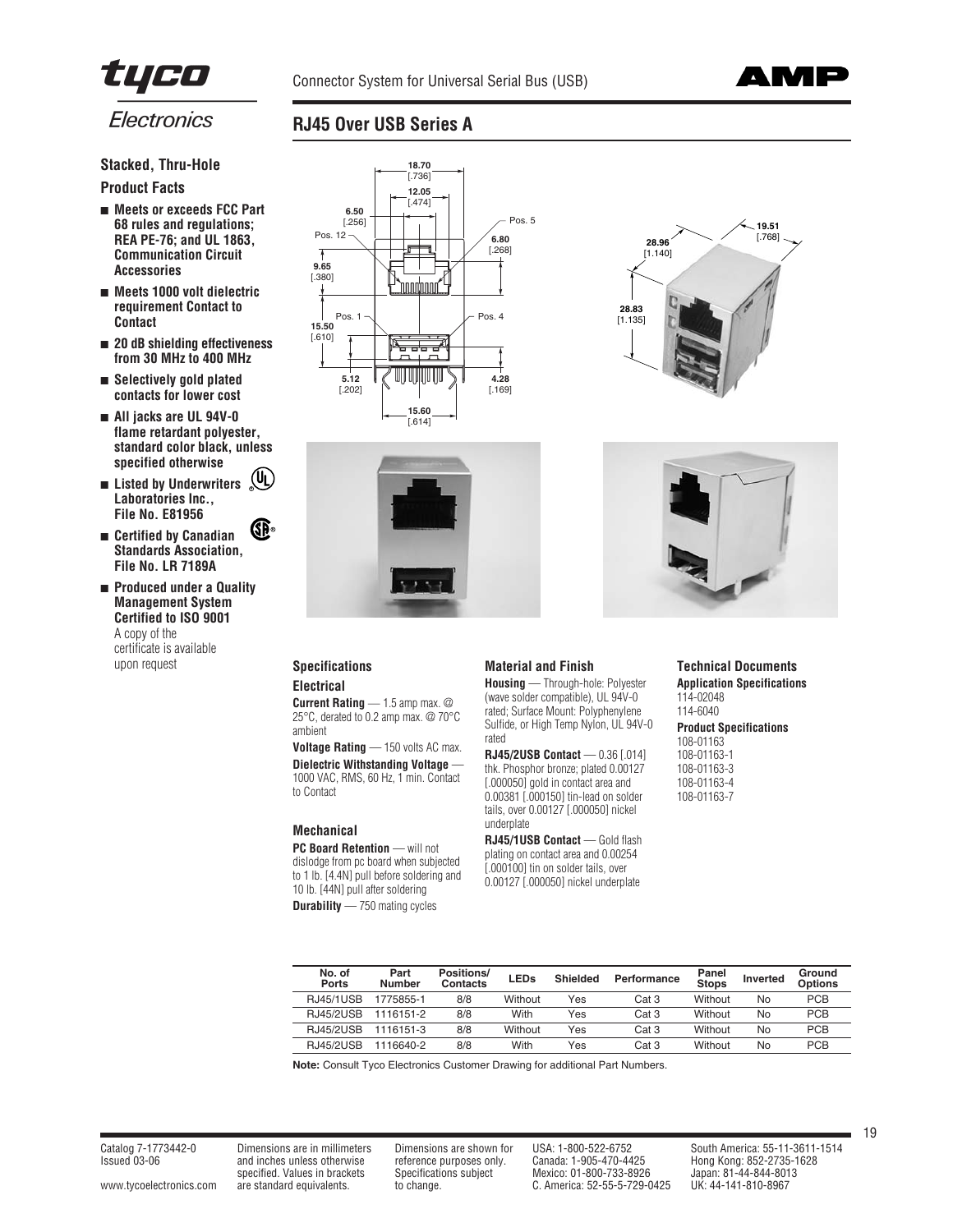

**MAG45 Modular Jacks with Integrated Magnetics Over Stacked USB Series A**



Electronics

# **Stacked, Thru-Hole USB/RJ45 (10/100 Base-T or Gigabit) Product Facts**

- **USB/RJ45 with integrated magnetics**
- **10/100 or Gigabit applications**
- **Stacked USB type A included**
- **UL Recognized**
- **Available with LEDs**
- **IEEE 802.3 & ANSI X3.263 Compliant**
- **USB 2.0 Compliant**
- **Numerous circuit options available**
- **Supports all appropriate and available PHY Chips and applications**
- **For assistance in part selection, please refer to the Tyco Electronics E-Catalog**
- **Your Tyco Electronics Sales Representative or one of the Product Information Centers listed below are also available to assist**





## **USB/RJ45\***

| 10/100<br>ר-Base ( | 10/100 PoE | Giaabit | <b>Gigabit PoE</b> |
|--------------------|------------|---------|--------------------|
|                    | Νo         |         | No.                |

\*multiple LED colors with and without resistors available.

| 10/100    | 10/100<br><b>RoHS Compliant</b> | Gigabit   | Gigabit<br>RoHS Compliant |
|-----------|---------------------------------|-----------|---------------------------|
| 1620004-1 | 6620004-1                       | 1368162-1 | 6368162-1                 |
| 1620002-1 | 6620002-1                       | 1368472-1 | 6368472-1                 |
| 1368532-1 | 6368532-1                       | 1620009-1 | 6620009-1                 |

#### 20

[www.tycoelectronics.com](http://www.tycoelectronics.com) are standard equivalents. to change. C. America: 52-55-5-729-0425

Issued 03-06 and inches unless otherwise reference purposes only. Canada: 1-905-470-4425 Hong Kong: 852-2735-1628 and inches unless otherwise the energy of the process only.<br>Specifications subject Mexico: 01-800-733-8926 Japan: 81-44-844-8013<br>are standard equivalents. to change. C. America: 52-55-5-729-0425 UK: 44-141-810-8967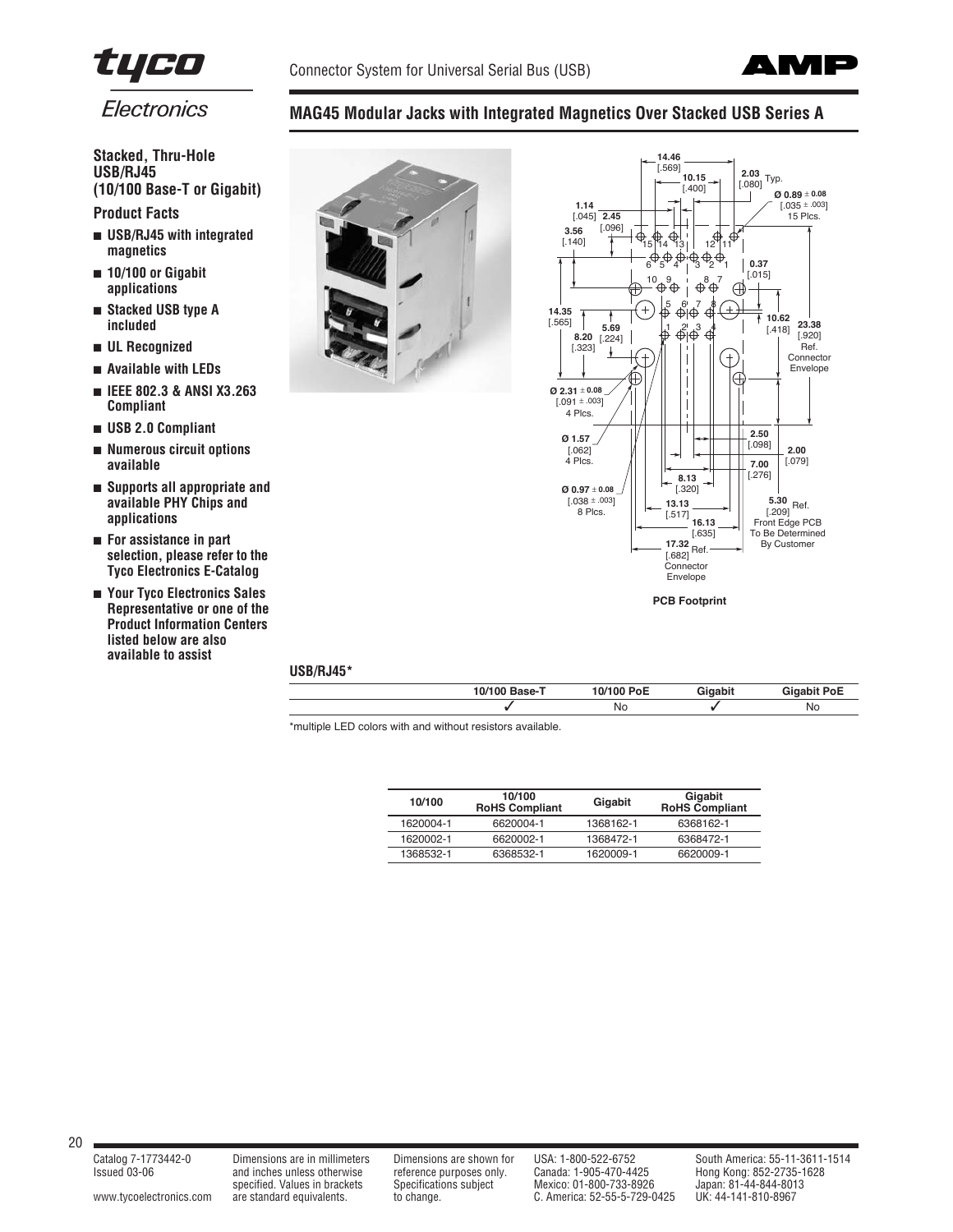



# **Stacked, DIP Type**

**Part Number 1775813**

# **Material and Finish**

**Housing/Cover/Frame** — High temperature thermoplastic, UL94V-0, color black

#### **Contacts** —

**Shield** — Brass with 100µ" min. nickel plating overall, tin hot dipped on solder area;

**USB Contact** — Phosphor bronze with gold flash plating on contact area, 150µ" bright tin plating on solder tail area, 50µ" min. nickel underplating overall; **USB Shell** — Phosphor bronze with 120µ" min. bright tin plating overall, 50µ" min. nickel underplating overall; **USB Clip** — Stainless steel; **IEEE1394 Shell** — Phosphor bronze with 100µ" min. nickel plating overall; **IEEE1394 Contact** — Phosphor bronze with 15µ" min. gold plating on contact area, 150µ" min. bright tin plating on solder tail area, 50µ" min. nickel underplating overall.

#### **Recommended PCB Thickness** — 1.57 [.062]

#### Disclaimer

While Tyco Electronics Corporation and its affiliates referenced herein ("Tyco Electronics") have made every reasonable effort to ensure the accuracy of the information in this catalog, Tyco Electronics does not guarantee that it is error-free, nor does Tyco Electronics make any other representation, warranty or guarantee that the information is accurate, correct, reliable or current.

Tyco Electronics reserves the right to make any adjustments to the information contained herein at any time without notice. Tyco Electronics expressly disclaims all implied warranties regarding the information contained herein, including, but not limited to, any implied warranties of merchantability or fitness for a particular purpose. Tyco Electronics' only obligations are those in the Tyco Electronics Standard Terms and Conditions of Sale, and in no case will Tyco Electronics be responsible for any incidental, indirect, or consequential damages arising from the sale, resale, use, or misuse of its products. Users should independently evaluate the suitability of, and test each product for, their application.





[www.tycoelectronics.com](http://www.tycoelectronics.com) are standard equivalents. to change. C. America: 52-55-5-729-0425

specified. Values in brackets Specifications subject Mexico: 01-800-733-8926 Japan: 81-44-844-8013<br>are standard equivalents. to change. C. America: 52-55-5-729-0425 UK: 44-141-810-8967

Issued 03-06 and inches unless otherwise reference purposes only. Canada: 1-905-470-4425 Hong Kong: 852-2735-1628